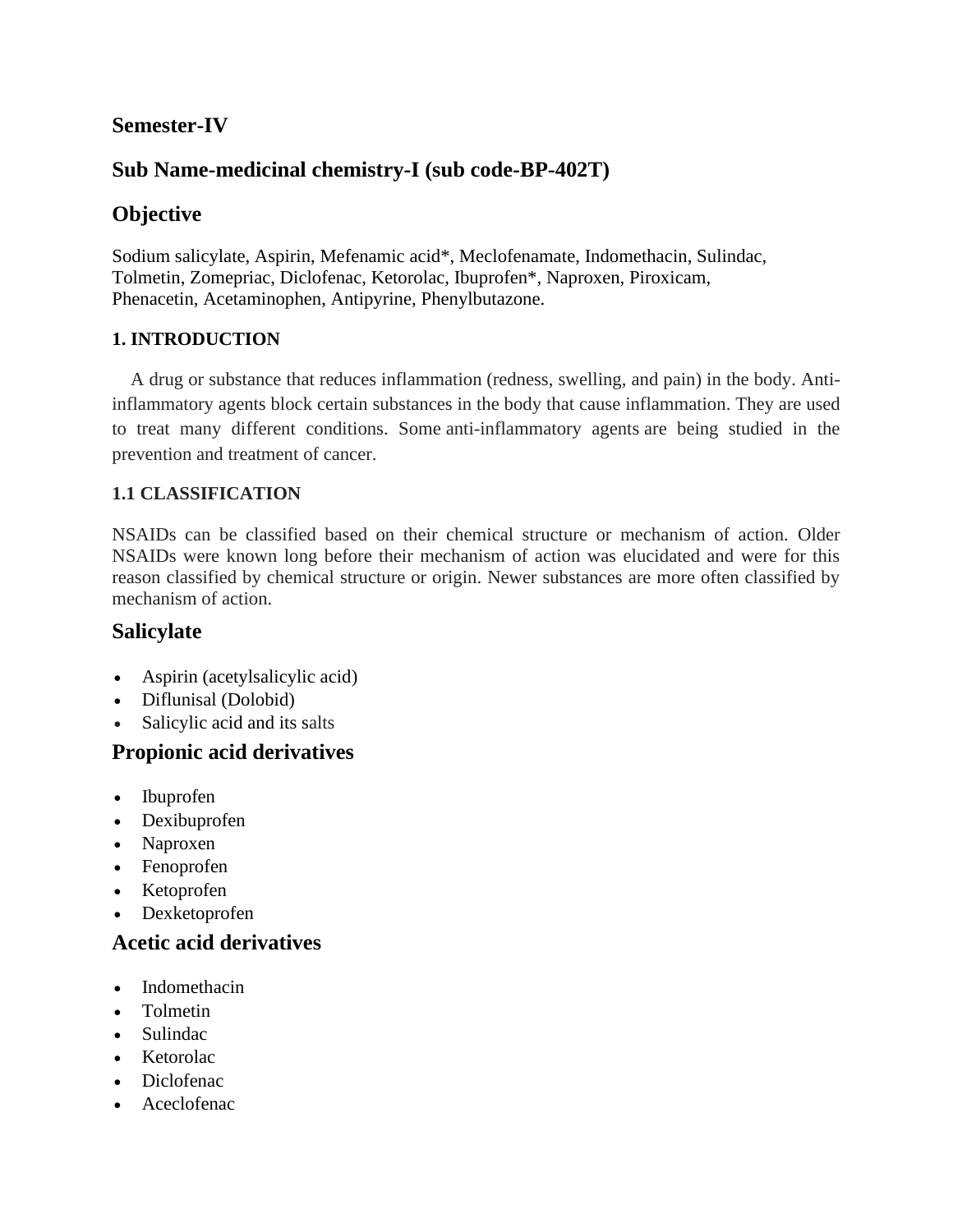• [Nabumetone](https://en.wikipedia.org/wiki/Nabumetone) (drug itself is non-acidic but the active, principal metabolite has a carboxylic acid group)

# **Enolic acid (oxicam) derivatives**

- [Piroxicam](https://en.wikipedia.org/wiki/Piroxicam)
- [Meloxicam](https://en.wikipedia.org/wiki/Meloxicam)
- [Tenoxicam](https://en.wikipedia.org/wiki/Tenoxicam)
- [Droxicam](https://en.wikipedia.org/wiki/Droxicam)
- [Lornoxicam](https://en.wikipedia.org/wiki/Lornoxicam)
- [Isoxicam](https://en.wikipedia.org/wiki/Isoxicam) (withdrawn from market 1985)
- [Phenylbutazone](https://en.wikipedia.org/wiki/Phenylbutazone)

## **Anthranilic acid derivatives (fenamates)**

The following NSAIDs are derived from [fenamic acid.](https://en.wikipedia.org/wiki/Fenamic_acid) which is a derivative of [anthranilic](https://en.wikipedia.org/wiki/Anthranilic_acid)  [acid,](https://en.wikipedia.org/wiki/Anthranilic_acid) which in turn is a nitrogen [isostere](https://en.wikipedia.org/wiki/Isostere) of [salicylic acid,](https://en.wikipedia.org/wiki/Salicylic_acid) which is the [active](https://en.wikipedia.org/wiki/Active_metabolite)  [metabolite](https://en.wikipedia.org/wiki/Active_metabolite) of [aspirin.](https://en.wikipedia.org/wiki/Aspirin)

- [Mefenamic acid](https://en.wikipedia.org/wiki/Mefenamic_acid)
- [Meclofenamic acid](https://en.wikipedia.org/wiki/Meclofenamic_acid)
- [Flufenamic acid](https://en.wikipedia.org/wiki/Flufenamic_acid)
- [Tolfenamic acid](https://en.wikipedia.org/wiki/Tolfenamic_acid)

#### **Selective [COX-2 inhibitors](https://en.wikipedia.org/wiki/COX-2_inhibitor) (coxibs)**

- [Celecoxib](https://en.wikipedia.org/wiki/Celecoxib)
- [Rofecoxib](https://en.wikipedia.org/wiki/Rofecoxib)
- [Parecoxib](https://en.wikipedia.org/wiki/Parecoxib)
- [Etoricoxib](https://en.wikipedia.org/wiki/Etoricoxib)

#### **Sulfonanilides**

• [Nimesulide](https://en.wikipedia.org/wiki/Nimesulide) (systemic preparations are banned by several countries for the potential risk of hepatotoxicity)

#### **1.2 Mechanism of Action**

NSAIDs are used for their analgesic, anti-inflammatory, and antipyretic properties. Their therapeutic actions are thought to stem primarily from their ability to block the formation of certain prostaglandins through inhibition of the cyclooxygenase (COX) enzymes (**Figure 1**). In general, COX-1 catalyzes the production of several cytoprotective prostaglandins that coat the stomach lining with mucus and aid platelet aggregation, among other functions. COX-2 catalyzes the conversion of arachidonic acid into the inflammatory prostaglandins that are involved in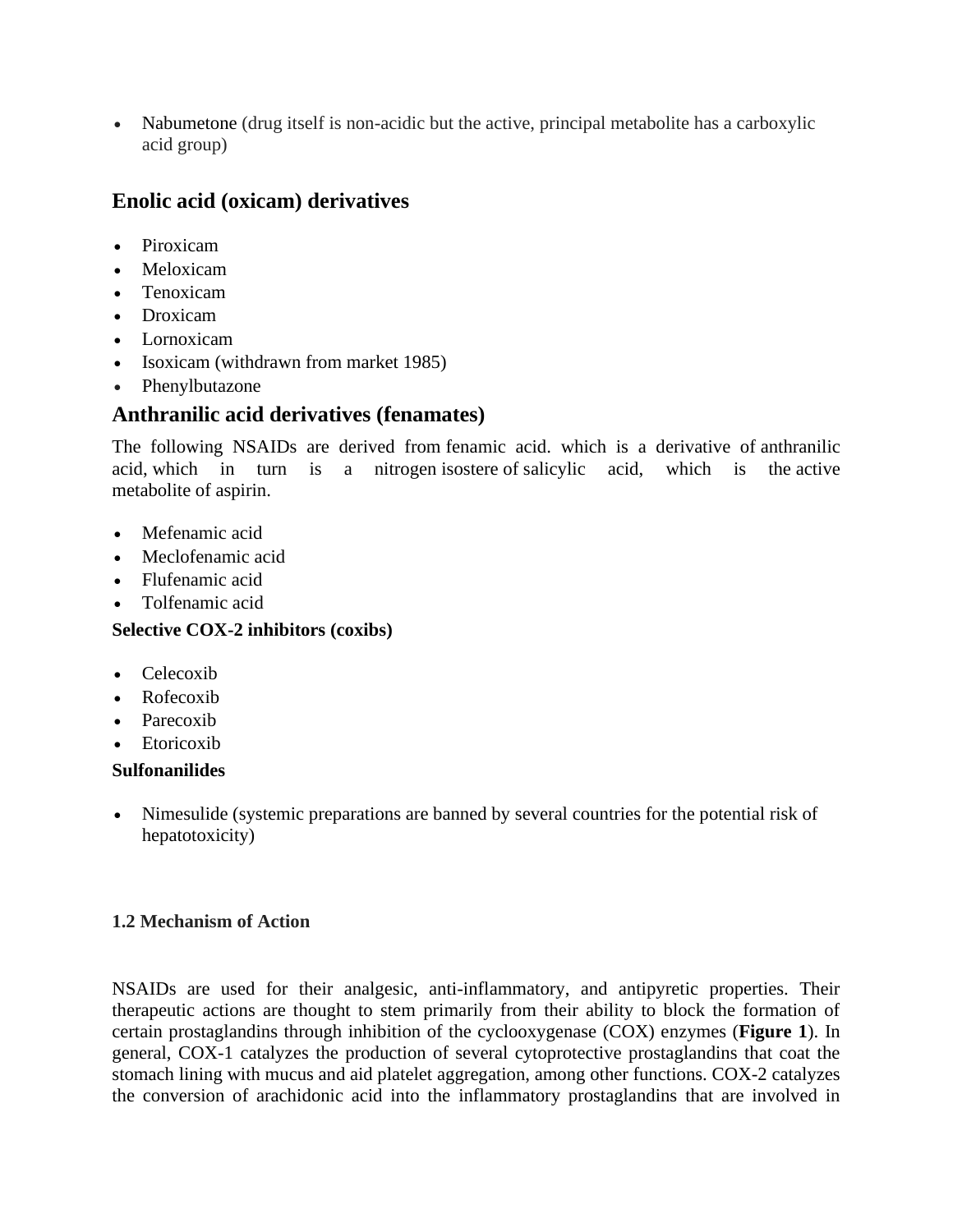three key biological functions: sensitizing skin pain receptors, elevating body temperature through the hypothalamus, and recruiting inflammatory cells toward injured body parts.



FIGURE 1. Algorithm of the biochemical pathway shows that the formation of prostaglandins occurs via both cyclooxygenase enzymes (COX-1 and COX-2).

#### 2.1 Aspirin

IUPAC NAME: 2-Acetoxybenzoic acid



#### **Therapeupic uses:**

- Aspirin is used in the treatment of a number of conditions, including fever, pain, [rheumatic fever,](https://en.wikipedia.org/wiki/Rheumatic_fever) and inflammatory conditions, such as [rheumatoid](https://en.wikipedia.org/wiki/Rheumatoid_arthritis)  [arthritis,](https://en.wikipedia.org/wiki/Rheumatoid_arthritis) [pericarditis,](https://en.wikipedia.org/wiki/Pericarditis) and [Kawasaki disease.](https://en.wikipedia.org/wiki/Kawasaki_disease)
- Lower doses of aspirin have also been shown to reduce the risk of death from a [heart](https://en.wikipedia.org/wiki/Myocardial_infarction)  [attack,](https://en.wikipedia.org/wiki/Myocardial_infarction) or the risk of [stroke](https://en.wikipedia.org/wiki/Stroke) in people who are at high risk or who have cardiovascular disease, but not in elderly people who are otherwise healthy.
- There is some evidence that aspirin is effective at preventing [colorectal cancer,](https://en.wikipedia.org/wiki/Colorectal_cancer) though the mechanisms of this effect are unclear.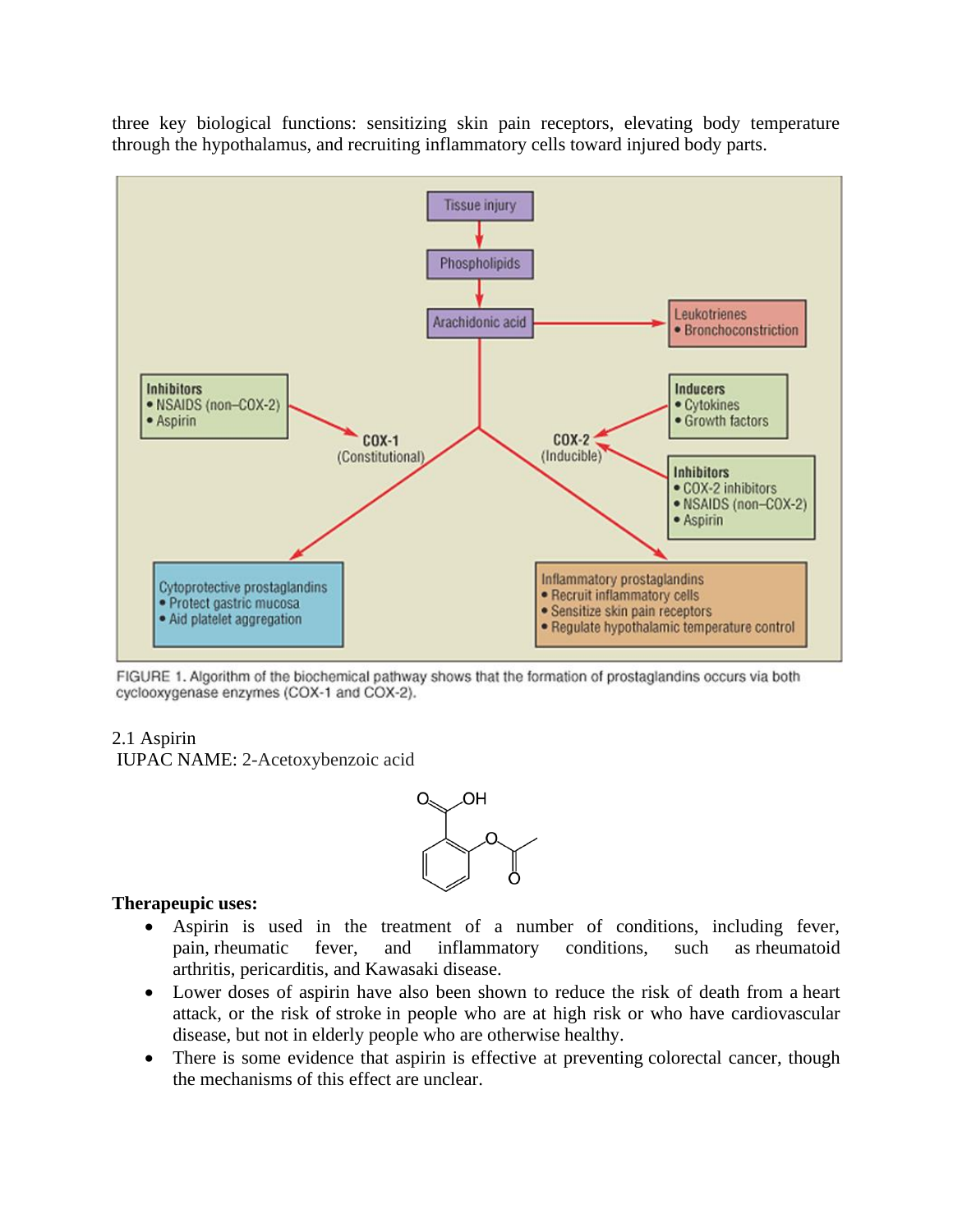#### **Adverse Effects:-**

- Aspirin should not be taken by people who are allergic to [ibuprofen](https://en.wikipedia.org/wiki/Ibuprofen) or [naproxen,](https://en.wikipedia.org/wiki/Naproxen) or who have [salicylate intolerance](https://en.wikipedia.org/wiki/Salicylate_intolerance) or a more generalized [drug intolerance](https://en.wikipedia.org/wiki/Drug_intolerance) to NSAIDs, and caution should be exercised in those with [asthma](https://en.wikipedia.org/wiki/Asthma) or NSAID-precipitated [bronchospasm.](https://en.wikipedia.org/wiki/Bronchospasm)
- Owing to its effect on the stomach lining, manufacturers recommend people with [peptic](https://en.wikipedia.org/wiki/Peptic_ulcer)  [ulcers,](https://en.wikipedia.org/wiki/Peptic_ulcer) mild [diabetes,](https://en.wikipedia.org/wiki/Diabetes) or [gastritis](https://en.wikipedia.org/wiki/Gastritis) seek medical advice before using aspirin.

#### 2.2 Sodium Salicylate:-

IUPAC NAME: Sodium *o*-hydroxybenzoate



Therapeutic Uses:-

- It is used in medicine as an [analgesic](https://en.wikipedia.org/wiki/Analgesic) and [antipyretic.](https://en.wikipedia.org/wiki/Antipyretic) Sodium salicylate also acts as [non](https://en.wikipedia.org/wiki/Non-steroidal_anti-inflammatory_drug)[steroidal anti-inflammatory drug](https://en.wikipedia.org/wiki/Non-steroidal_anti-inflammatory_drug) (NSAID) and induces [apoptosis](https://en.wikipedia.org/wiki/Apoptosis) in cancer cells and also [necrosis.](https://en.wikipedia.org/wiki/Necrosis)
- It is also a potential replacement for [aspirin](https://en.wikipedia.org/wiki/Aspirin) for people sensitive to it.
- It may also be used as a phosphor for the detection of vacuum ultraviolet radiation and electrons.

Adverse Effects:-

- Heartburn.
- Irritation of the Stomach or Intestines.
- Nausea.
- Stomach Cramps.
- Vomiting.

2.3 Mefenamic acid IUPAC NAME: N-(2,3-Xylyl)-anthranilic acid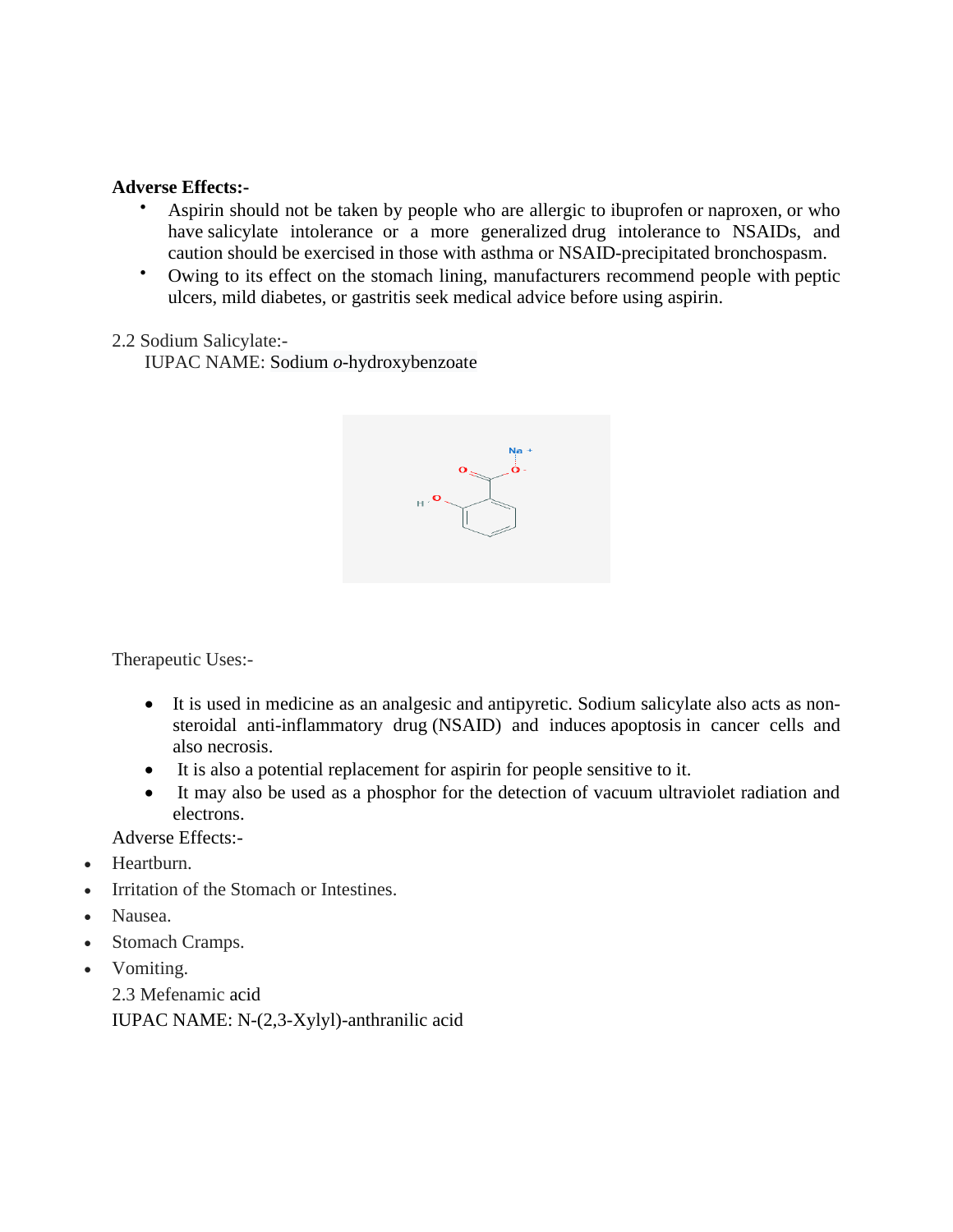

Therapeutic Uses

- Mefenamic acid is used to treat moderate pain and [menstrual pain.](https://en.wikipedia.org/wiki/Dysmenorrhea)
- There is evidence that supports the use of mefenamic acid for perimenstrual migraine [headache](https://en.wikipedia.org/wiki/Migraine_headache) prophylaxis, with treatment starting 2 days prior to the onset of flow or 1 day prior to the expected onset of the headache and continuing for the duration of [menstruation.](https://en.wikipedia.org/wiki/Menstruation)

Adverse Effects

- [Headaches,](https://en.wikipedia.org/wiki/Headache) nervousness, and [vomiting.](https://en.wikipedia.org/wiki/Vomiting)
- Serious side effects may include [diarrhea,](https://en.wikipedia.org/wiki/Diarrhea) [hematemesis](https://en.wikipedia.org/wiki/Hematemesis) (vomiting blood), [hematuria](https://en.wikipedia.org/wiki/Hematuria) (blood in urine), blurred vision, skin rash, itching and swelling, sore throat and [fever.](https://en.wikipedia.org/wiki/Fever)
- It has been associated with acute liver damage.

#### 2.4 Meclofenamate

IUPAC NAME:2-[(2,6-dichloro-3-methyl phenyl)amino]benzoic acid



Therapeutic Uses

- Used for joint, muscular pain, arthritis and [dysmenorrhea.](https://en.wikipedia.org/wiki/Dysmenorrhea)
- It is a member of the [anthranilic acid derivatives](https://en.wikipedia.org/wiki/Nonsteroidal_anti-inflammatory_drug#Anthranilic_acid_derivatives_(Fenamates)) (or fenamate) class of [NSAID](https://en.wikipedia.org/wiki/NSAID) drugs and was approved by the FDA in 1980.
- Like other members of the class, it is a [COX](https://en.wikipedia.org/wiki/COX) inhibitor and prevents formation of [prostaglandins.](https://en.wikipedia.org/wiki/Prostaglandins)

Adverse Effects

• Nausea.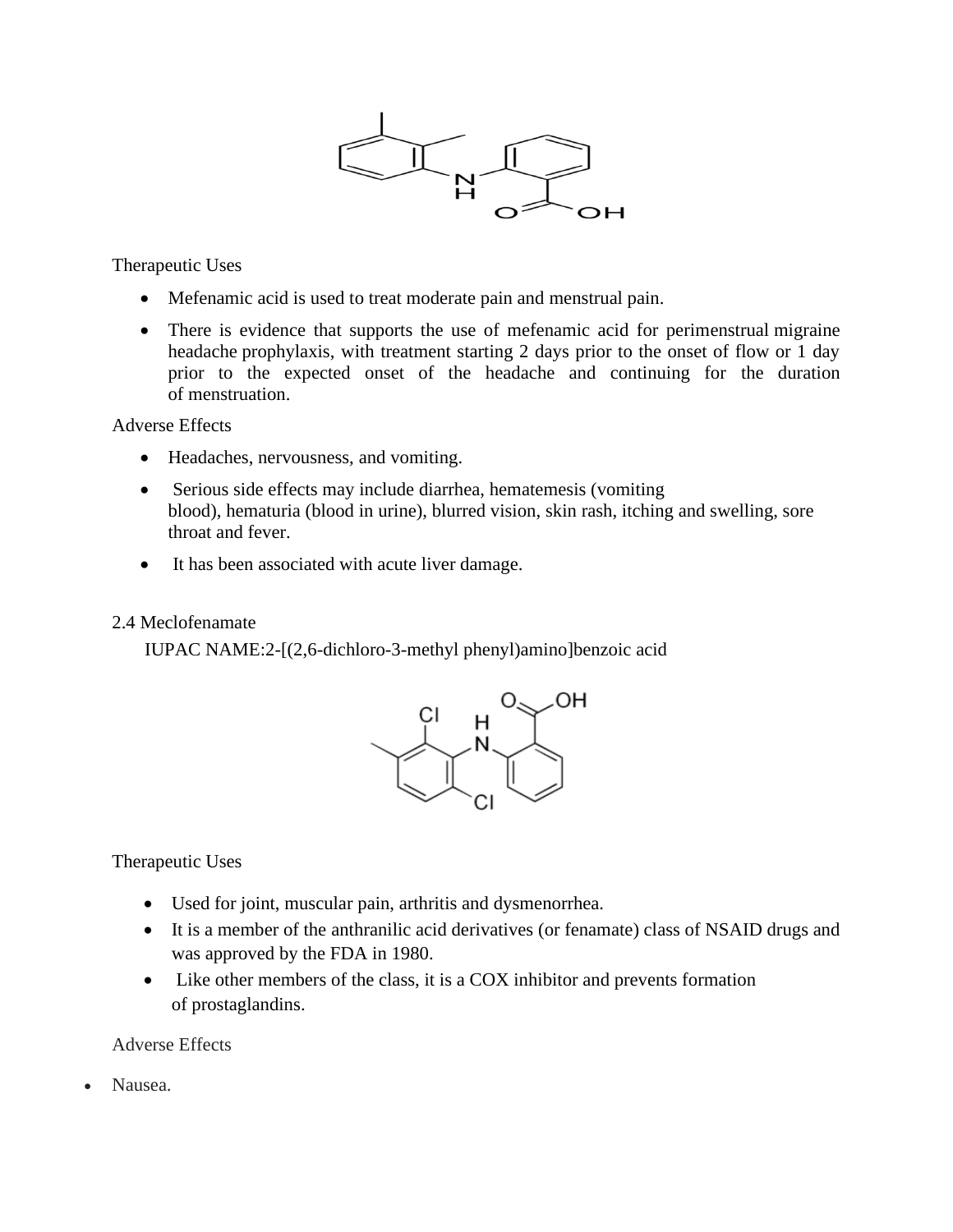- Vomiting.
- Heartburn.
- Dizziness.
- Drowsiness.
- Diarrhea.
	- 2.5 Indomethacin

IUPAC NAME: 1-(4-chlorobenzoyl) 5-methoxy-2-methylindol-3yl acetic acid



## Therapeutic Uses

- [rheumatoid arthritis](https://en.wikipedia.org/wiki/Rheumatoid_arthritis)
- [ankylosing spondylitis](https://en.wikipedia.org/wiki/Ankylosing_spondylitis)
- [osteoarthritis](https://en.wikipedia.org/wiki/Osteoarthritis)
- [gouty arthritis](https://en.wikipedia.org/wiki/Gouty_arthritis)

#### Adverse Effects

- [Edema](https://en.wikipedia.org/wiki/Edema) (swelling due to fluid retention)
- [Hyperkalemia](https://en.wikipedia.org/wiki/Hyperkalemia) (high potassium levels)
- [Hypernatremia](https://en.wikipedia.org/wiki/Hypernatremia) (high sodium levels)
- [Hypertension](https://en.wikipedia.org/wiki/Hypertension)

2.6 Sulindac

IUPAC NAME: (Z)-5-Fluoro-2-methyl-1-[4-(methyl sulphinyl) benzylidene] indene-3yl acetic acid



Therapeutic Uses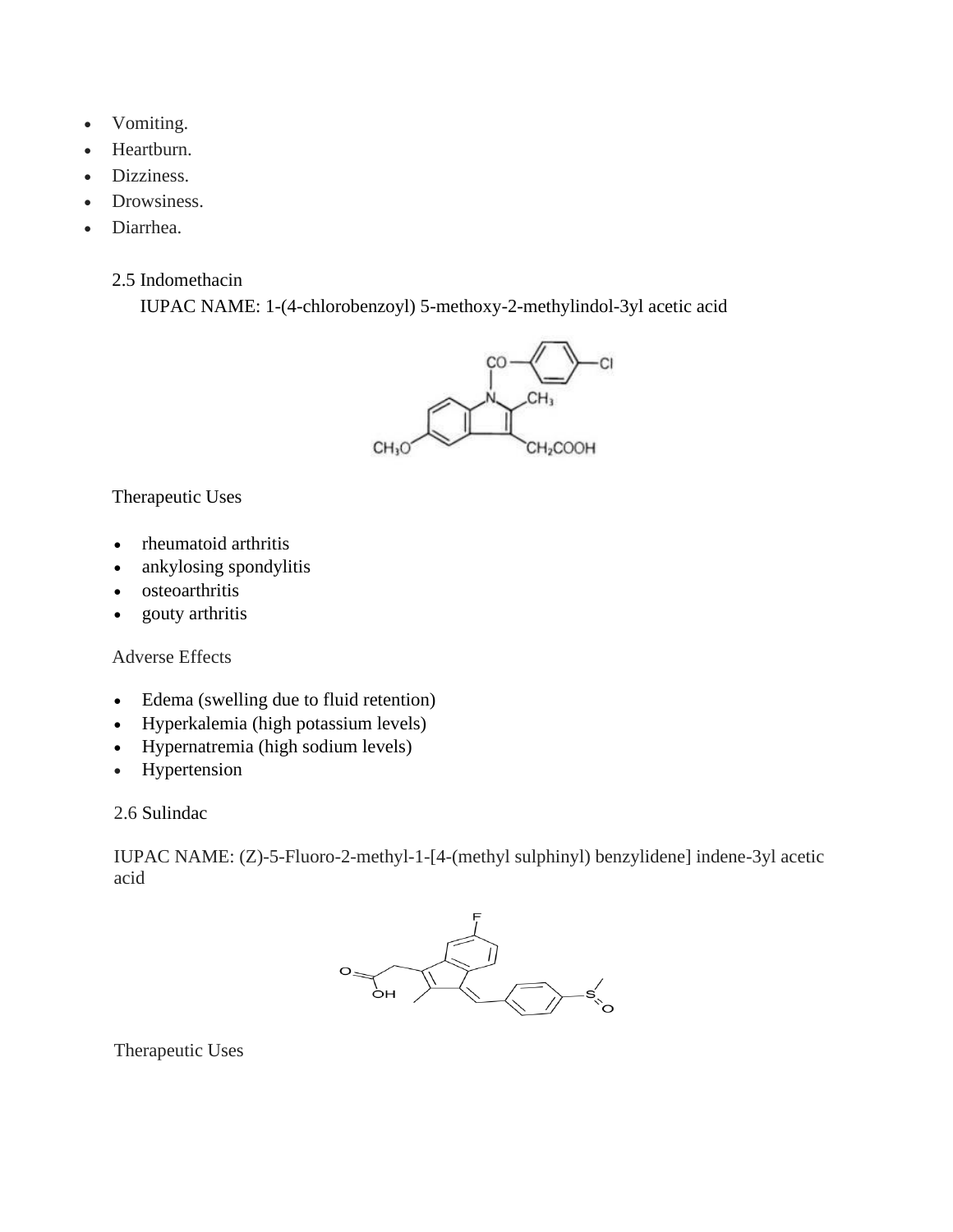- Like other NSAIDs, it is useful in the treatment of [acute](https://en.wikipedia.org/wiki/Acute_(medical)) or [chronic](https://en.wikipedia.org/wiki/Chronic_(medicine)) [inflammatory](https://en.wikipedia.org/wiki/Inflammation) conditions.
- This is thought to help maintain constant blood levels with reduced gastrointestinal side effects.

Adverse Effects

- nausea, vomiting, stomach pain, indigestion, loss of appetite;
- Diarrhea, constipation.
- Headache, dizziness, nervousness.
- Itching, rash.
- Ringing in your ears.
	- 2.7 Tolmetin

IUPAC NAME: [1-methyl-5-(4-methyl benzoyl)-1H-Pyrrol-2-yl] acetic acid



Therapeutic uses

- Tolmetin is used alone or with other treatments to reduce pain, swelling, and joint stiffness from rheumatoid arthritis and osteoarthritis.
- It is also used for juvenile rheumatoid arthritis.

Adverse Effects

- Tolmetin can also increase the risk of gastrointestinal conditions such as perforation or bleeding, which is fatal.
- Antacids can be taken with Tolmetin to relieve stomachaches that often occur.
- Overdose can result in drowsiness, nausea, epigastric pain, and vomiting.

## 2.8 Zomepriac

IUPAC NAME: 2-[5-(4-chlorobenzoyl)-1,4-dimethyl pyrrol-2-yl] acetic acid



Therapeutic Uses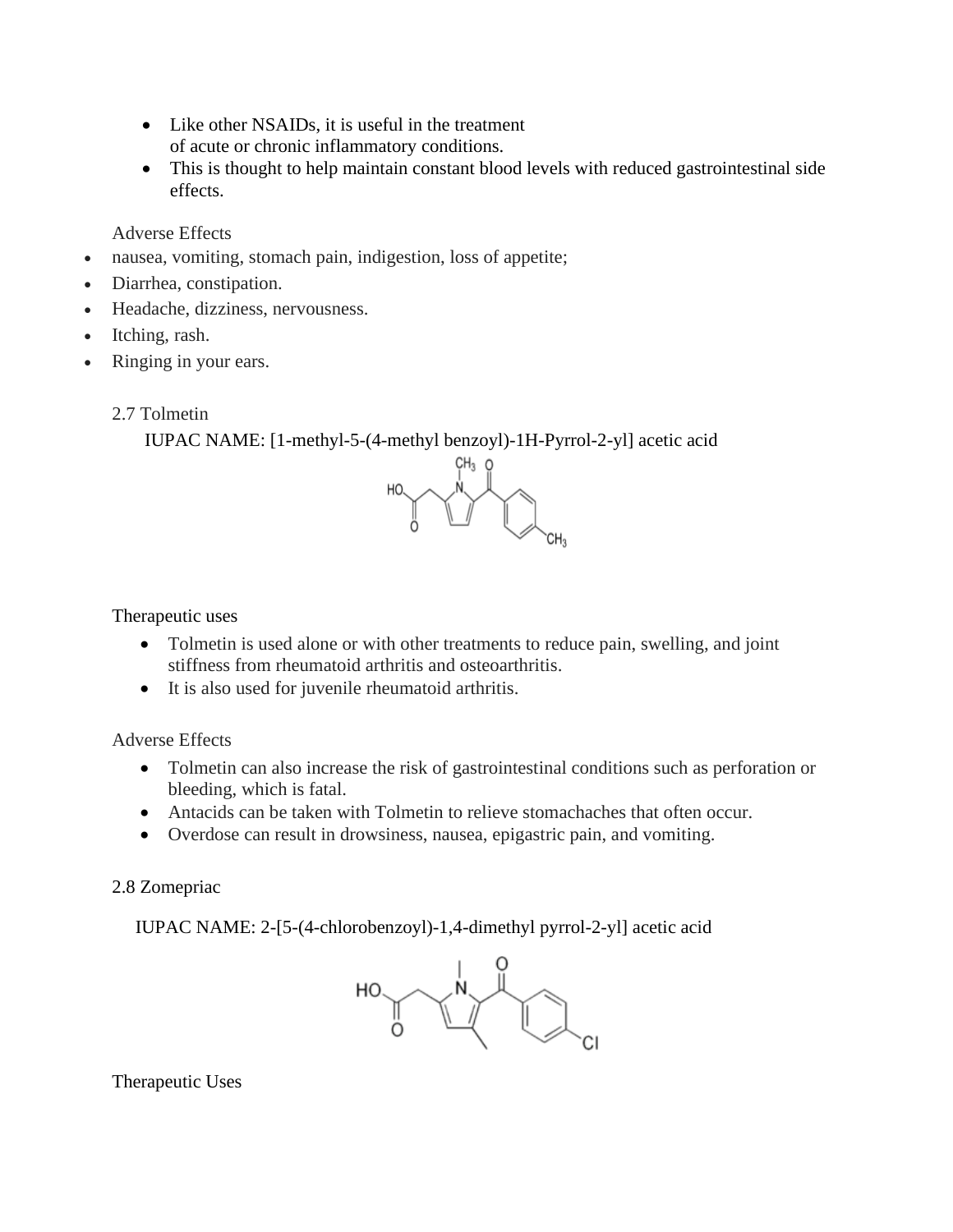- Zomepirac was indicated for the management of mild to severe pain.
- Multiple clinical trials demonstrated zomepirac to be more effective than aspirin or codeine alone and to be as effective as analgesic combinations containing codeine or other opioids.

#### Adverse Effects

- Zomepirac is associated with an increased incidence of urogenital symptoms such as dysuria and pyuria.
- Because of tumorigenicity in rats, the drug is contraindicated in children, pregnant women, and nursing mothers.

#### 2.9 Diclofenac

IUPAC NAME: 2-[(2, 6-Dichlorophenyl) amino] phenyl-acetate



Therapeutic Uses

• Diclofenac is used to treat [pain,](https://en.wikipedia.org/wiki/Pain) [inflammatory disorders,](https://en.wikipedia.org/wiki/Inflammatory_disorders) and [dysmenorrhea.](https://en.wikipedia.org/wiki/Dysmenorrhea)

#### Adverse Effects

- Indigestion, gas, stomach pain, nausea, vomiting.
- Diarrhea, constipation.
- Headache, dizziness, drowsiness.
- Stuffy nose.
- Itching increased sweating.
- Increased blood pressure.
- Swelling or pain in your arms or legs.

2.10 Ketorolac IUPAC NAME: 5-benzoyl-2, 3-dihydo-1H-pyrrolizine-1-carboxylic acid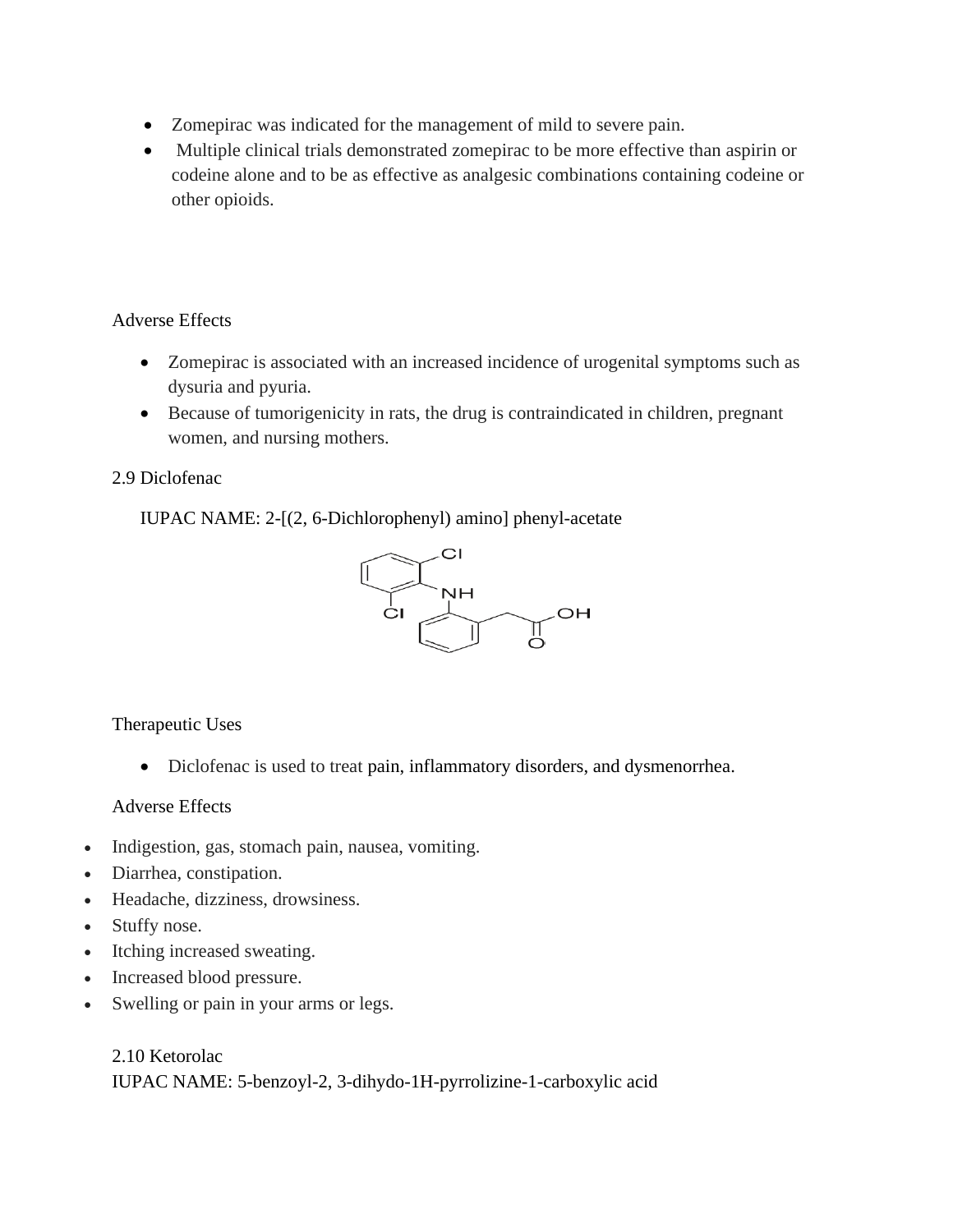

Therapeutic Uses:-

- Ketorolac is used for short-term management of moderate to severe pain.
- It is usually not prescribed for longer than five days, due to its potential to cause kidney damage.
- Ketorolac is effective when administered with [paracetamol](https://en.wikipedia.org/wiki/Paracetamol) to control pain in newborns because it does not depress [respiration](https://en.wikipedia.org/wiki/Breathing) as do [opioids.](https://en.wikipedia.org/wiki/Opioid)
- Ketorolac is also an adjuvant to opioids medications and improves pain relief.

Adverse Effects:-

- Headache.
- Drowsiness.
- Indigestion.
- Stomach or abdominal pain.

#### 2.11 Ibuprofen

#### IUPAC NAME(RS)-2-(4-Isobutyl phenyl) Propionic acid



Therapeutic Uses:-

- Ibuprofen is used primarily to treat [fever](https://en.wikipedia.org/wiki/Fever) (including post-vaccination fever), mild to moderate [pain](https://en.wikipedia.org/wiki/Pain) (including pain relief after [surgery\)](https://en.wikipedia.org/wiki/Surgery), painful [menstruation,](https://en.wikipedia.org/wiki/Dysmenorrhoea) [osteoarthritis,](https://en.wikipedia.org/wiki/Osteoarthritis) dental pain, [headaches,](https://en.wikipedia.org/wiki/Headache) and [pain from kidney stones.](https://en.wikipedia.org/wiki/Renal_colic)
- About 60% of people respond to any NSAID; those who do not respond well to a particular one may respond to another.
- It is used for inflammatory diseases such as [juvenile idiopathic arthritis](https://en.wikipedia.org/wiki/Juvenile_idiopathic_arthritis) and [rheumatoid](https://en.wikipedia.org/wiki/Rheumatoid_arthritis)  [arthritis.](https://en.wikipedia.org/wiki/Rheumatoid_arthritis)

Adverse Effects:-

- upset stomach, mild heartburn, nausea, vomiting;
- bloating, gas, diarrhea, constipation;
- dizziness, headache, nervousness;
- decreased appetite;
- mild itching or rash; or.

#### 2.12 Naproxen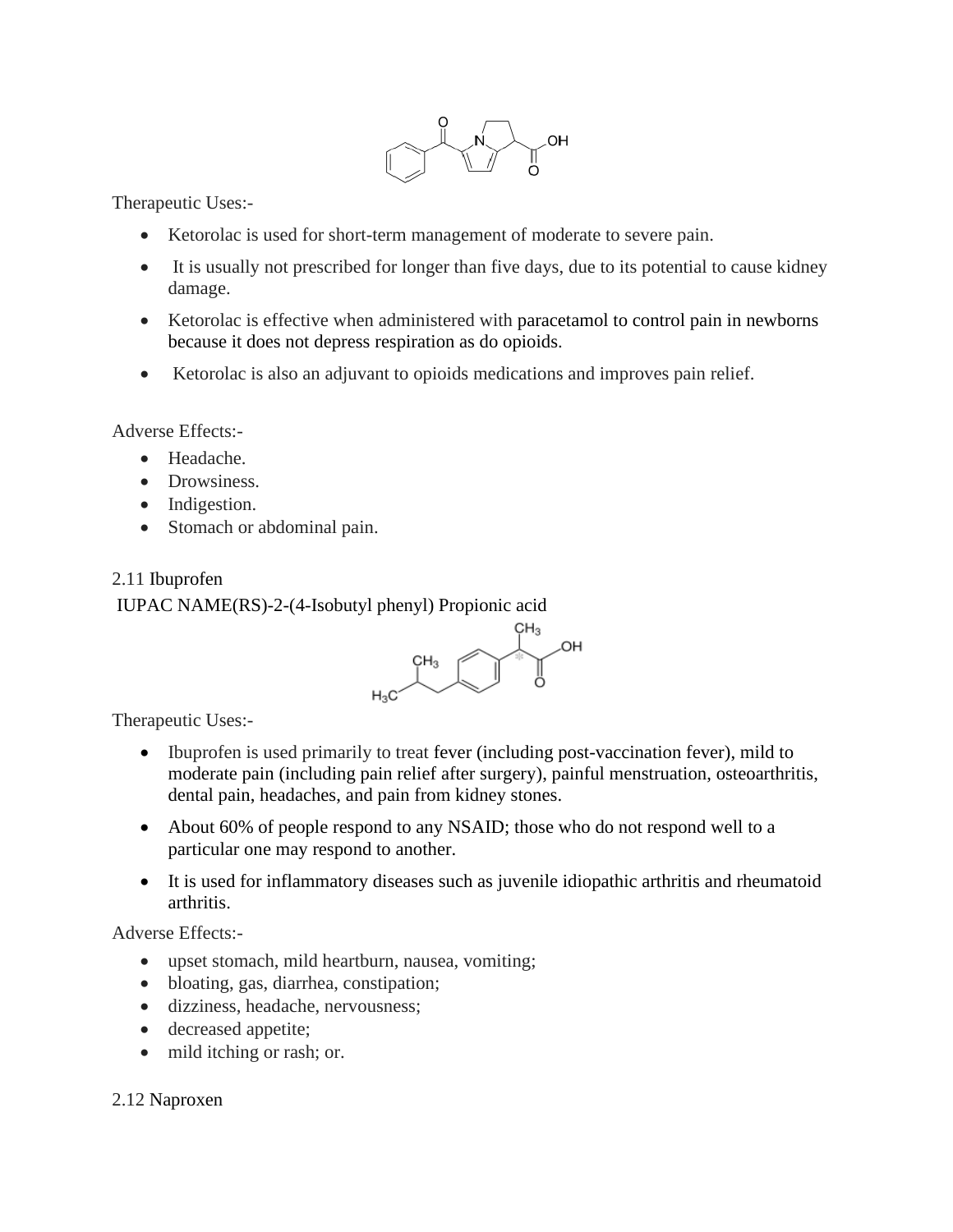IUPAC NAME : 2-(6-Methoxy-2-naphthyl) Propionic acid



Therapeutic Uses:-

- Naproxen's medical uses are related to its mechanism of action as an anti-inflammatory compound.
- Naproxen is used to treat a variety of inflammatory conditions and symptoms that are due to excessive [inflammation,](https://en.wikipedia.org/wiki/Inflammation) such as [pain](https://en.wikipedia.org/wiki/Pain) and [fever](https://en.wikipedia.org/wiki/Fever) (naproxen has fever-reducing, or [antipyretic,](https://en.wikipedia.org/wiki/Antipyretic) properties in addition to its anti-inflammatory activity).
- Notably, not all medications that reduce fever are anti-inflammatory compounds (such as [paracetamol\)](https://en.wikipedia.org/wiki/Paracetamol).

Adverse Effects:-

- indigestion, heartburn, stomach pain, nausea;
- headache, dizziness, drowsiness;
- bruising, itching, rash;
- swelling; or.
- ringing in your ears.

#### 2.12 Piroxicam

IUPAC NAME: 4-Hydroxy-2-methyl-N-(2-pyridinyl)2H-1, 2-benzothiazine-3-carboxamide 1,1 dione



Therapeutic Uses:-

- It is used in the treatment of [rheumatoid](https://en.wikipedia.org/wiki/Rheumatoid_arthritis) and [osteoarthritis,](https://en.wikipedia.org/wiki/Osteoarthritis) primary [dysmenorrhea,](https://en.wikipedia.org/wiki/Dysmenorrhoea) postoperative pain; and act as an [analgesic,](https://en.wikipedia.org/wiki/Analgesic) especially where there is an [inflammatory](https://en.wikipedia.org/wiki/Inflammation) component.
- The [European Medicines Agency](https://en.wikipedia.org/wiki/European_Medicines_Agency) issued a review of its use in 2007 and recommended that its use be limited to the treatment of chronic inflammatory conditions, as it is only in these circumstances that its risk-benefit ratio proves to be favorable.

Adverse Effects:-

- abnormal liver function tests:
- urination problems:
- upset stomach, heartburn, loss of appetite, stomach pain, nausea, vomiting;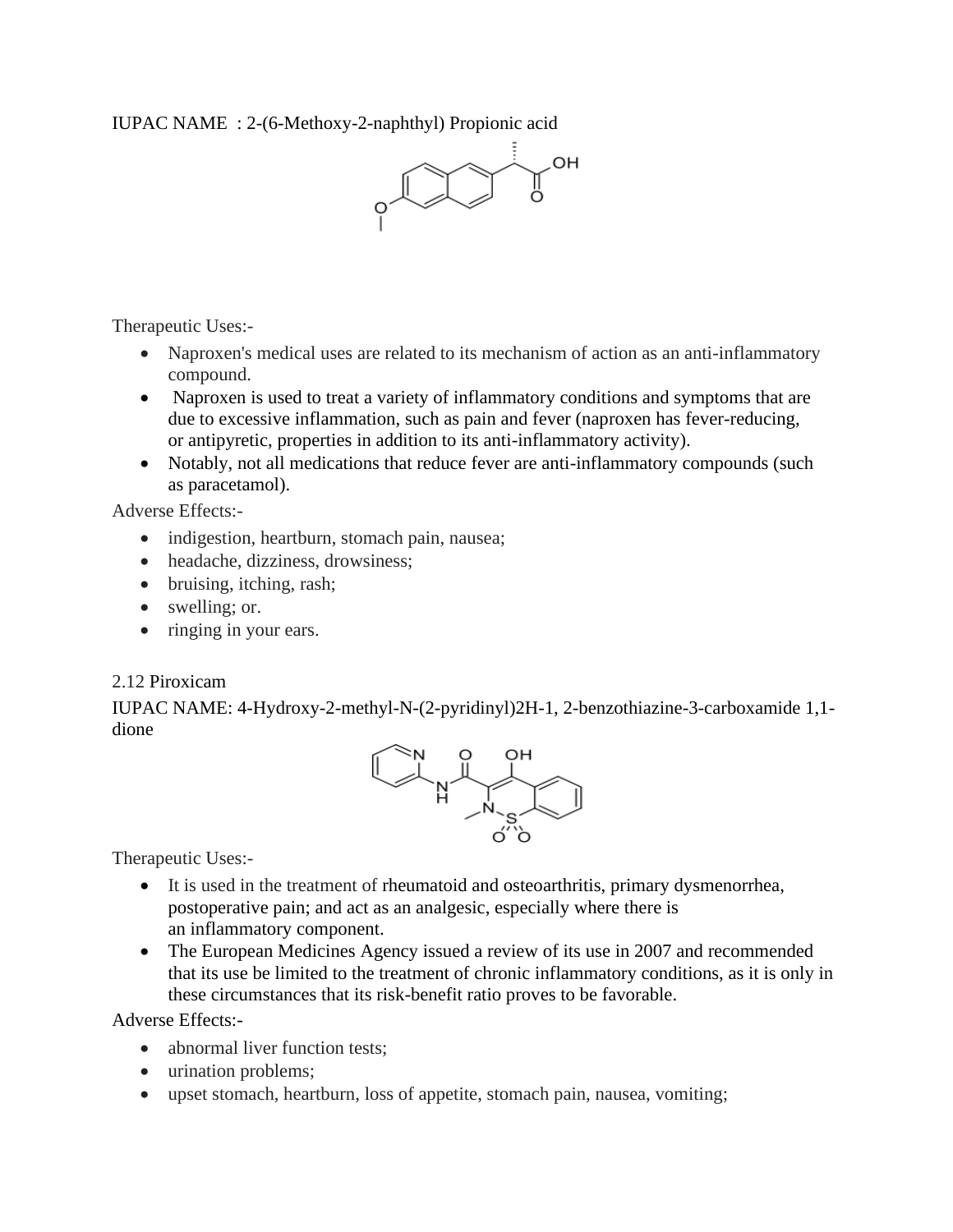• gas, diarrhea, constipation.

#### 2.13 Phenacetin

IUPAC NAME: N-(4-Ethoxy phenyl) acetamide



Therapeutic Uses:-

- Phenacetin has been used as a [cutting agent](https://en.wikipedia.org/wiki/Cutting_agent) to adulterate [cocaine](https://en.wikipedia.org/wiki/Cocaine) in the UK and Canada, due to the similar physical properties.
- Due to its low cost, phenacetin is used for research into the physical and refractive properties of crystals. It is an ideal compound for this type of research.

Adverse Effects:-

• In the United States, the [Food and Drug Administration](https://en.wikipedia.org/wiki/Food_and_Drug_Administration) ordered the withdrawal of drugs containing phenacetin in November 1983, due to its [carcinogenic](https://en.wikipedia.org/wiki/Carcinogen) and kidney-damaging properties.

2.14 Acetaminophen

IUPAC NAME: 4-Hydroxy acetanilide



Therapeutic Uses:-

- Acetaminophen is an analgesic used to temporarily relieve minor aches and pains due to headache, muscular aches, backache, minor pain of arthritis, the common cold, toothache, and premenstrual and menstrual cramps.
- Acetaminophen is also used to temporarily reduce fever.

Adverse Effects:-

- Nausea, vomiting, loss of appetite, or severe stomach pain.
- Trouble passing urine or change in the amount of urine.
- Light-headedness, sweating, fainting, or weakness.
- Unusual bruising or bleeding.

2.15 Antipyrine

IUPAC NAME: 2,3-Dimethyl-1-phenyl-3-pyrazolin-5-one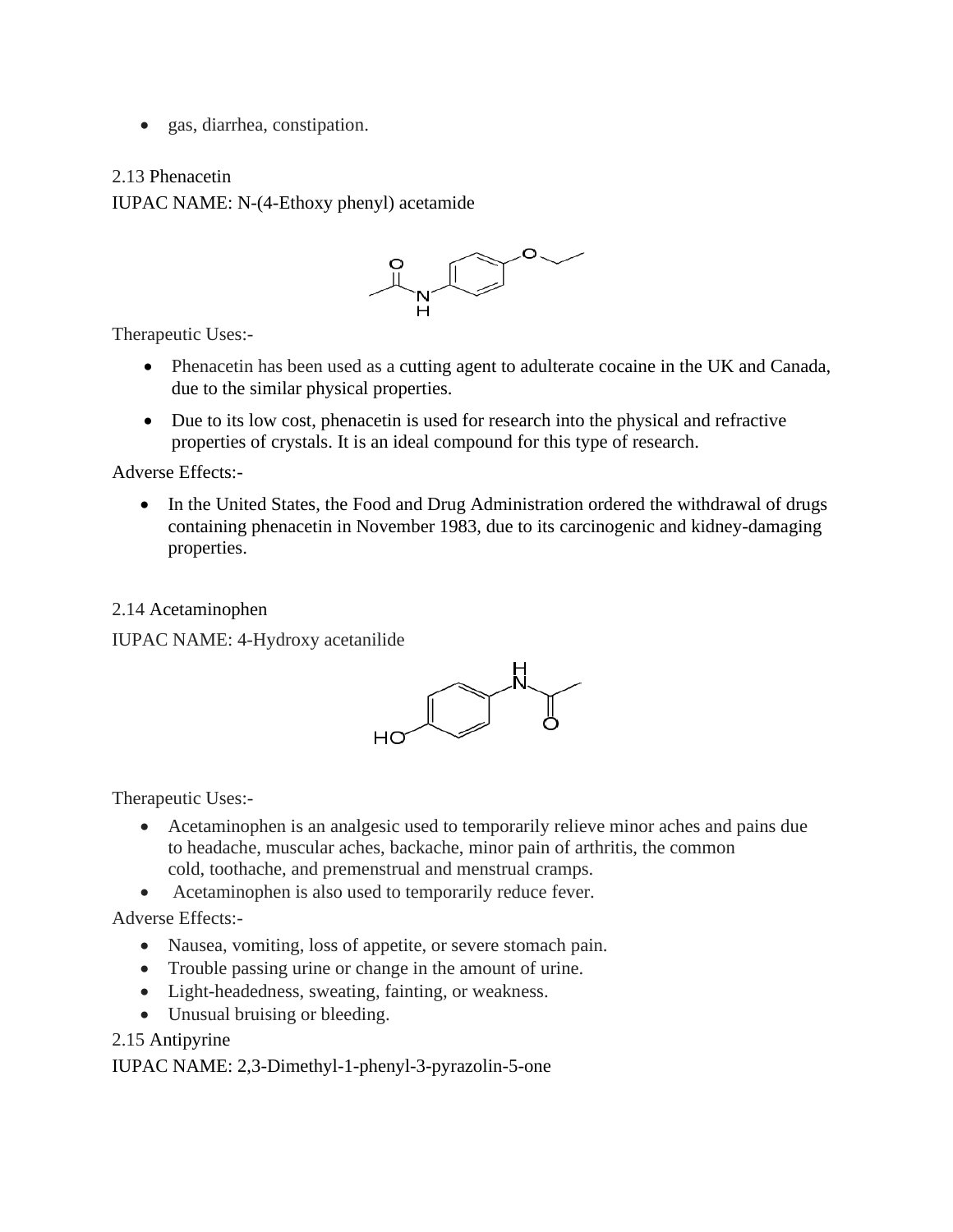

Therapeutic Uses:-

- Antipyrine and benzocaine otic is used to relieve ear pain and swelling caused by middle ear infections.
- It may be used along with antibiotics to treat an ear infection. It is also used to help remove a buildup of ear wax in the ear.
- Antipyrine and benzocaine are in a class of medications called analgesics.

Adverse Effects:-

- [Allergy](https://en.wikipedia.org/wiki/Allergy) to [pyrazolones](https://en.wikipedia.org/wiki/Pyrazolone)
- [Nausea](https://en.wikipedia.org/wiki/Nausea)
- [Agranulocytosis](https://en.wikipedia.org/wiki/Agranulocytosis)
- [Hepatotoxicity](https://en.wikipedia.org/wiki/Hepatotoxicity)

## 2.16 Phenylbutazone

IUPAC NAME: 4-Butyl-1,2-diphenyl pyrazolidine-3,5-dione



Therapeutic Uses:-

- Phenylbutazone is a nonsteroidal anti-inflammatory drug (NSAID) effective in treating fever, pain, and inflammation in the body.
- As a group, NSAIDs are non-narcotic relievers of mild to moderate pain of many causes, including injury, menstrual cramps, arthritis and other musculoskeletal conditions.

Adverse Effects:-

- Overdose or prolonged use can cause [gastrointestinal ulcers,](https://en.wikipedia.org/wiki/Equine_gastric_ulcer_syndrome) blood [dyscrasia,](https://en.wikipedia.org/wiki/Blood_dyscrasia) [kidney](https://en.wikipedia.org/wiki/Kidney) damage (primarily dose-dependent renal papillary necrosis), oral lesions if given by mouth, and internal [hemorrhage.](https://en.wikipedia.org/wiki/Hemorrhage)
- This is especially pronounced in young, ill, or stressed horses which are less able to metabolize the drug.
- Effects of gastrointestinal damage include edema of the legs and belly secondary to leakage of blood proteins into the intestines, resulting in decreased appetite, excessive thirst, weight loss, weakness, and in advanced stages, kidney failure and death.

#### ✓ Learning Outcome:-

1. Understand the chemistry of drugs with respect to their pharmacological activity.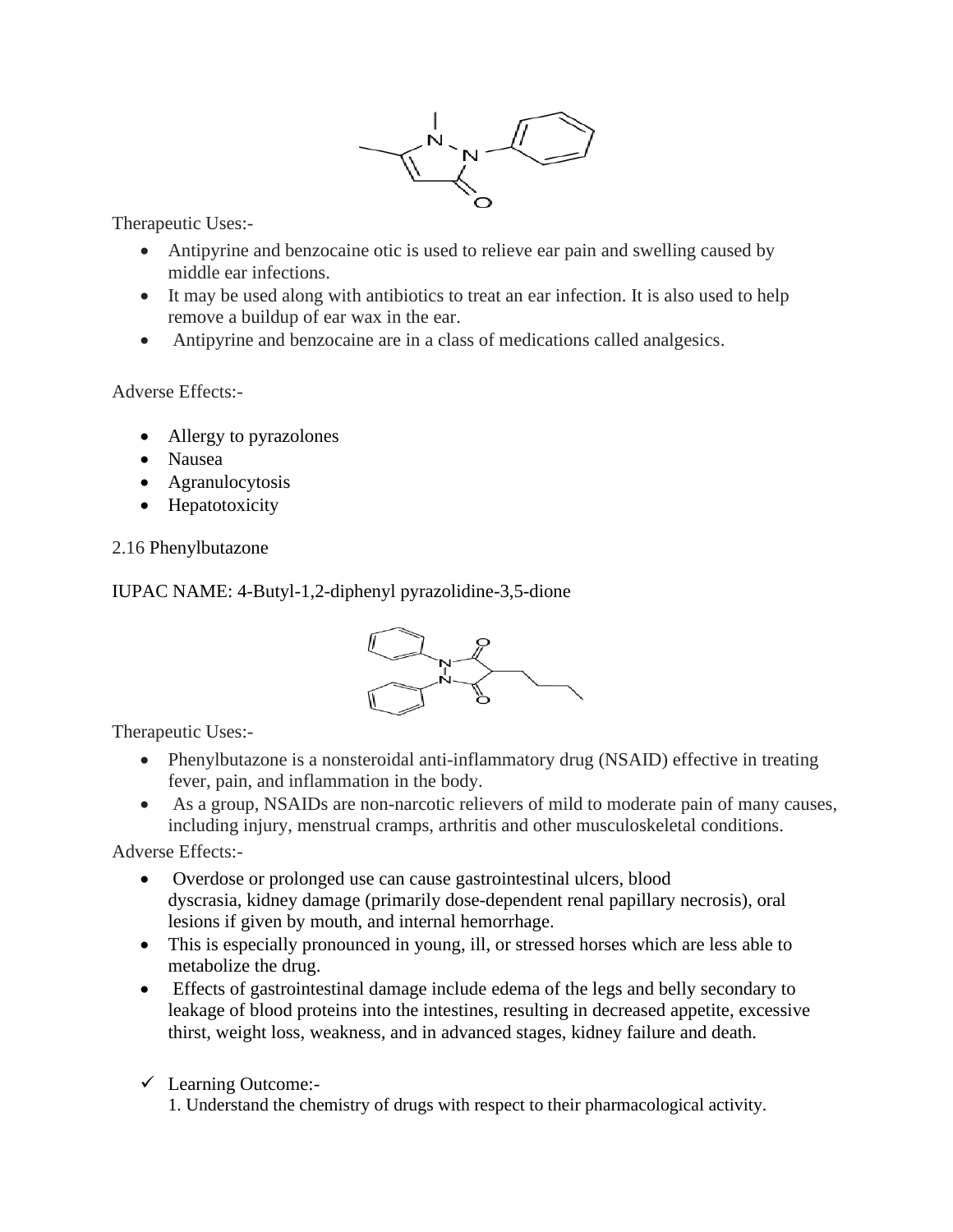2. Know the Structural Activity Relationship (SAR) of different class of drugs.

# **Narcotic and Non-Narcotic Analgesics Introduction**

Narcotics are addictive drugs that reduce the user's perception of [pain](http://www.healthofchildren.com/P/Pain.html) and induce euphoria (a feeling of exaggerated and unrealistic well-being). The English word narcotic is derived from the Greek *narkotikos* , which means "numbing" or "deadening." Although the term can refer to any drug that deadens sensation or produces stupor, it is commonly applied to the opioids—that is, to all natural or synthetic drugs that act like morphine.

#### **Classification Mechanism of action**

Opioids produce effects on neurons by acting on receptors located on neuronal cell membranes. Three major types of opioid receptor, m, d and k (mu, delta and kappa), were defined pharmacologically several years ago. Recently, the 3 opioid receptors have been cloned, and their molecular structures described. These receptors belong to the large family of receptors which possess 7 transmembrane-spanning domains of amino acids.

Pharmacological studies have shown that the naturally -occurring opioid peptide, b endorphin, interacts preferentially with m receptors, the enkephalins with d receptors and dynorphin with k receptors . Morphine has considerably higher affinity for m receptors than for other opioid receptors. The opioid antagonist, naloxone, inhibits all opioid receptors, but has highest affinity for m receptors. All 3 receptors produce analgesia when an opioid binds to them. However, activation of k receptors does not produce as much physical dependence as activation of m receptors.

1. Morphine sulphate

```
IUPAC NAME:7,8-didehydro-4,5-epoxy-17-methyl morphinan-3,6 α diol
```


## **Uses:**

- *Preservative-free* Morphine Sulfate Injection is indicated for the management of pain where use of an opioid analgesic by PCA is appropriate.
- It was developed for administration via a compatible Hospira infusion device.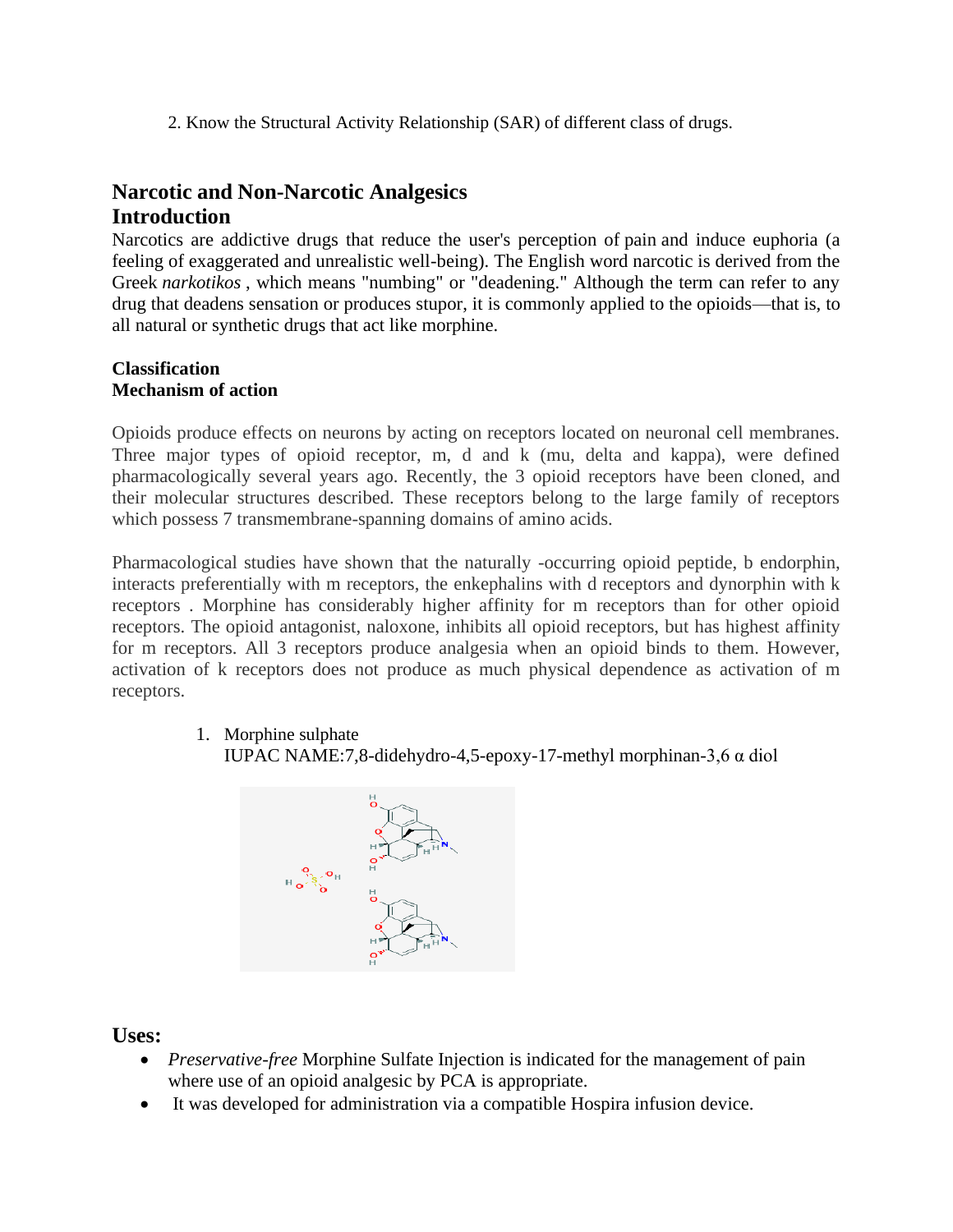Adverse Effects:

- The most serious side effect is respiratory depression. Because of delay in maximum CNS effect with intravenously administered drug (30 min), rapid administration may result in overdosing.
- The depression may be severe and could require intervention While low doses of intravenously administered morphine have little effect on cardiovascular stability, high doses are excitatory, resulting from sympathetic hyperactivity and increase in circulating catecholamines.

2. Codeine,

IUPAC NAME: 7,8-didehydro-4,5-epoxy-3-methoxy-17-methyl morphinan-6 α-ol



Uses:

- Codeine is used to treat mild to moderate pain and to relieve [coughing.](https://en.wikipedia.org/wiki/Cough)
- It is also used to treat diarrhea and diarrhea-predominant [irritable bowel](https://en.wikipedia.org/wiki/Irritable_bowel_syndrome)  [syndrome,](https://en.wikipedia.org/wiki/Irritable_bowel_syndrome) although [loperamide](https://en.wikipedia.org/wiki/Loperamide) (which is available [without a prescription](https://en.wikipedia.org/wiki/Over-the-counter_drug) for milder diarrhea), [diphenoxylate,](https://en.wikipedia.org/wiki/Diphenoxylate) [paregoric,](https://en.wikipedia.org/wiki/Paregoric) or even [laudanum](https://en.wikipedia.org/wiki/Laudanum) are more frequently used to treat severe diarrhea.
- Weak evidence indicates that it is useful in [cancer pain,](https://en.wikipedia.org/wiki/Cancer_pain) but it is associated with increased side effects.
- The [American Academy of Pediatrics](https://en.wikipedia.org/wiki/American_Academy_of_Pediatrics) does not recommend its use in children due to side effects. The FDA lists age under 12 years old as a contraindication to use.

Adverse effects:

- Common adverse effects associated with the use of codeine include [drowsiness](https://en.wikipedia.org/wiki/Drowsiness) and [constipation.](https://en.wikipedia.org/wiki/Constipation)
- Less common are [itching,](https://en.wikipedia.org/wiki/Itching) [nausea,](https://en.wikipedia.org/wiki/Nausea) [vomiting,](https://en.wikipedia.org/wiki/Vomiting) [dry mouth,](https://en.wikipedia.org/wiki/Dry_mouth) [miosis,](https://en.wikipedia.org/wiki/Miosis) [orthostatic](https://en.wikipedia.org/wiki/Orthostatic_hypotension)  [hypotension,](https://en.wikipedia.org/wiki/Orthostatic_hypotension) [urinary retention,](https://en.wikipedia.org/wiki/Urinary_retention) [euphoria,](https://en.wikipedia.org/wiki/Euphoria) and [dysphoria.](https://en.wikipedia.org/wiki/Dysphoria)
- Rare adverse effects include [anaphylaxis,](https://en.wikipedia.org/wiki/Anaphylaxis) [seizure,](https://en.wikipedia.org/wiki/Epileptic_seizure) [acute pancreatitis,](https://en.wikipedia.org/wiki/Acute_pancreatitis) and [respiratory depression.](https://en.wikipedia.org/wiki/Hypoventilation)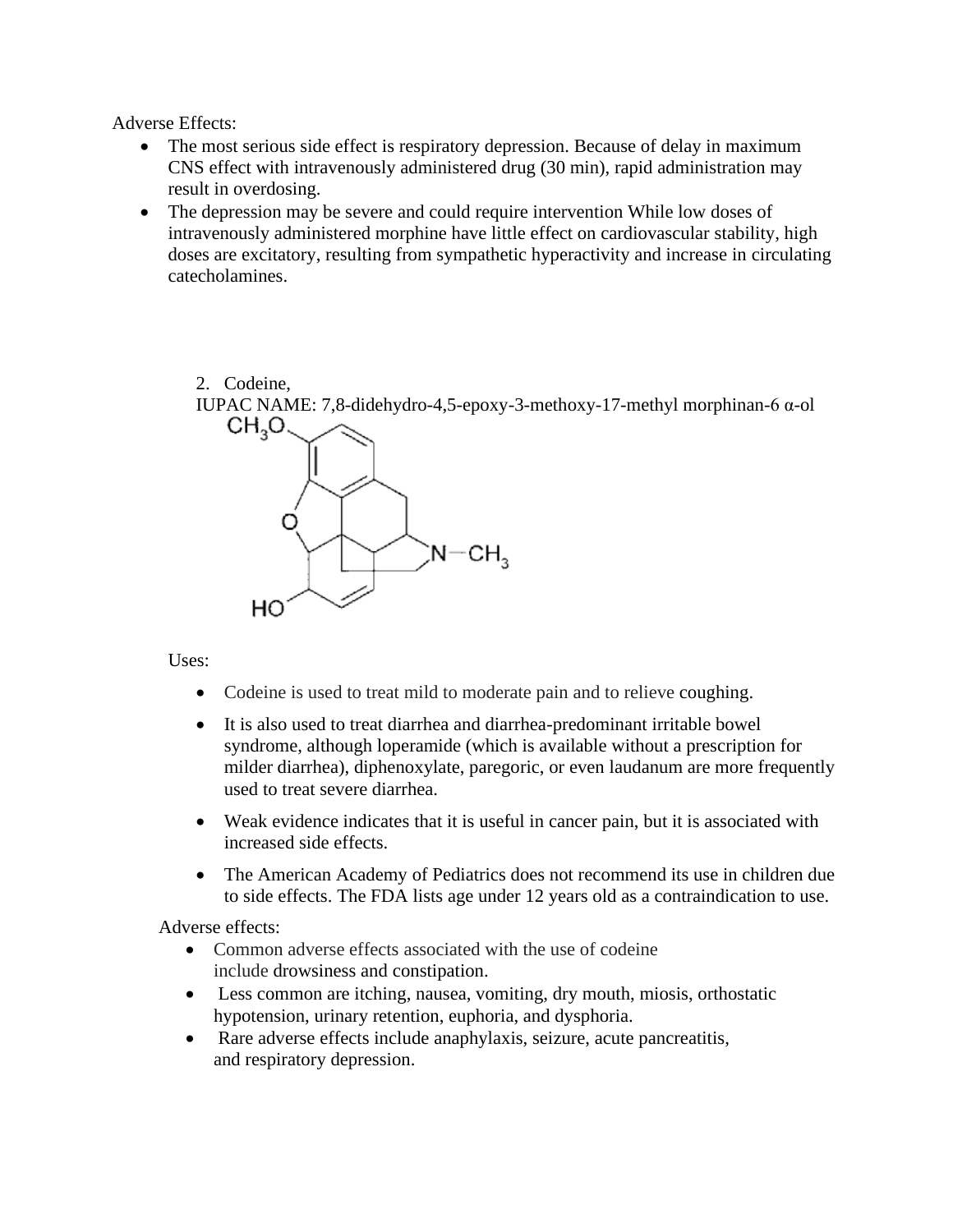- As with all opiates, long-term effects can vary, but can include diminished libido, apathy, and memory loss. Some people may have allergic reactions to codeine, such as the swelling of skin and rashes.
	- 3. Meperidine hydrochloride

IUPAC NAME: Ethyl-1-methyl-4-phenylpiperidine-4-carboxylate hydrochloride



Uses:

- Pethidine is the most widely used opioid in labour and delivery but has fallen out of favour in some countries such as the United States in favour of other opioids, due to its potential drug interactions (especially with serotonergics) and its neurotoxin metabolite, [norpethidine.](https://en.wikipedia.org/wiki/Norpethidine)
- It is still commonly used in the United Kingdom and New Zealand,  $[15]$  and was the preferred opioid in the United Kingdom for use during labour, but has been replaced largely by hydromorphone since the mid- $2000s$ .<sup>[\[16\]](https://en.wikipedia.org/wiki/Pethidine#cite_note-16)</sup>
- Pethidine is the preferred painkiller for [diverticulitis,](https://en.wikipedia.org/wiki/Diverticulitis) because it decreases intestinal intraluminal pressure.

Adverse effects:

- The major hazards of Meperidine, as with other opioid analgesics, are respiratory depression and, to a lesser degree, circulatory depression, respiratory arrest, shock, and cardiac arrest.
- The most frequently observed adverse reactions included lightheadedness, dizziness, sedation, and nausea, vomiting, and sweating.

4. Anilerdine hydrochloride

IUPACNAME: Ethyl-1-[2-(4-aminophenyl)ethyl]-4-phenylpiperidine-4-carboxylate



Uses:

- Anilerdine is a synthetic opioid and strong analgesic medication.
- It is a narcotic pain reliever used to treat moderate to severe pain.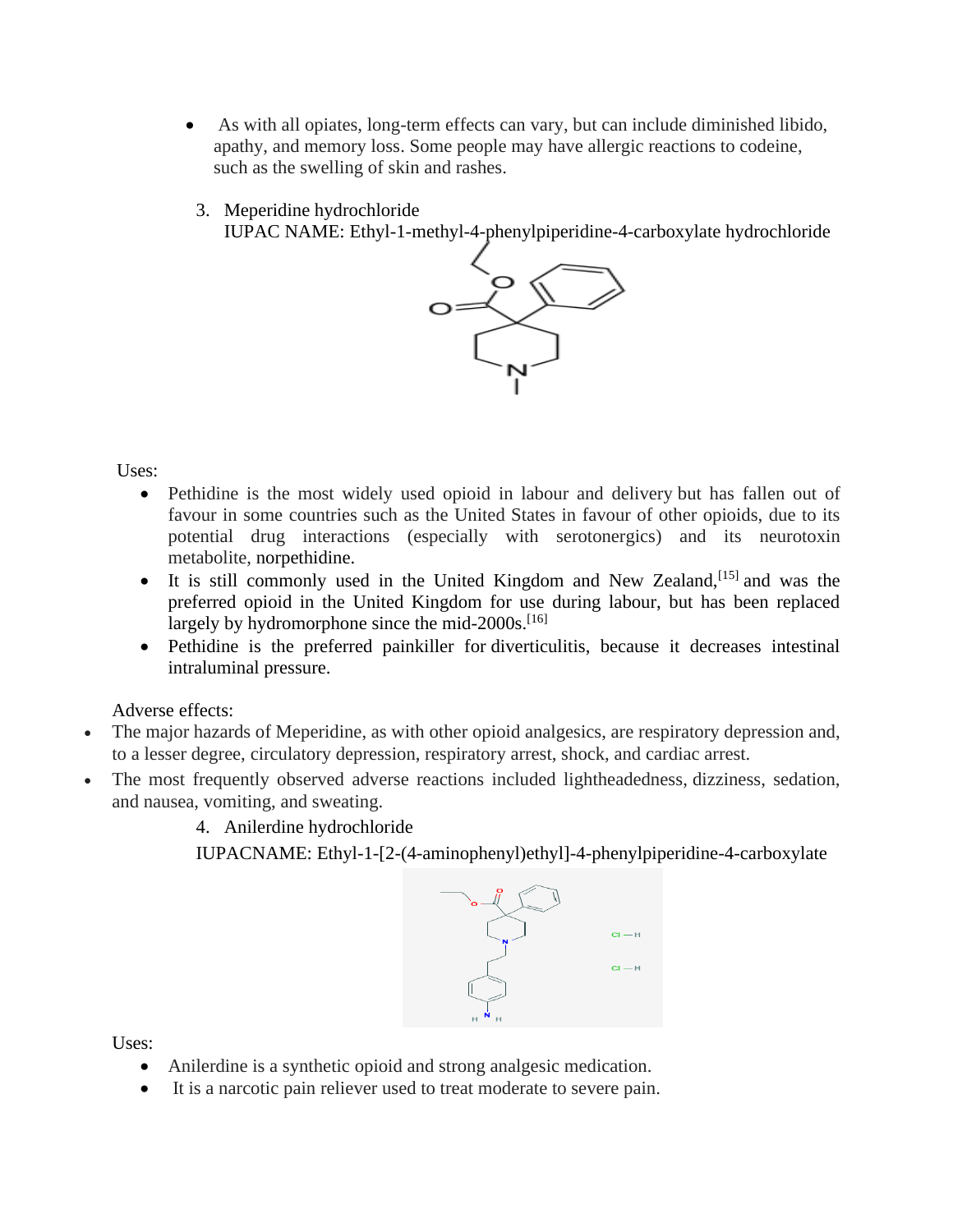• Narcotic analgesics act in the central nervous system (CNS) to relieve pain. Some of their side effects are also caused by actions in the CNS.

Adverse effects:

- Anilerdine is absorbed by all routes of administration.
- Symptoms of overexposure include dizziness, perspiration, a feeling of warmth, dry mouth, visual difficulty; itching, euphoria, restlessness, nervousness and excitement have been reported.
	- 5. Diphenoxylate hydrochloride

IUPAC NAME: Ethyl-1-(3-cyano-3,3 diphenyl propyl)-4-phenyl-piperidine-4 carboxylate hydrochloride



Uses:

- This medication is used to treat **diarrhea**.
- It helps to decrease the number and frequency of bowel movements. It works by slowing the movement of the intestines.
- Diphenoxylate is similar to narcotic pain relievers, but it acts mainly to slow the gut.

Adverse effects:

- drowsiness, dizziness, feeling restless;
- headache;
- numbness in your hands or feet;
- depression, not feeling well;
- confusion, feelings of extreme happiness;
- red or swollen gums;
- dry mouth, nose, or throat;
- Nausea, vomiting, upset stomach, loss of appetite.
	- 6. Loperamide hydrochloride IUPAC NAME 4-[4-(4-chlorophenyl)-4-hydroxypiperidine]-N,N-dimethyl-2,2 diphenyl butyramide hydrochloride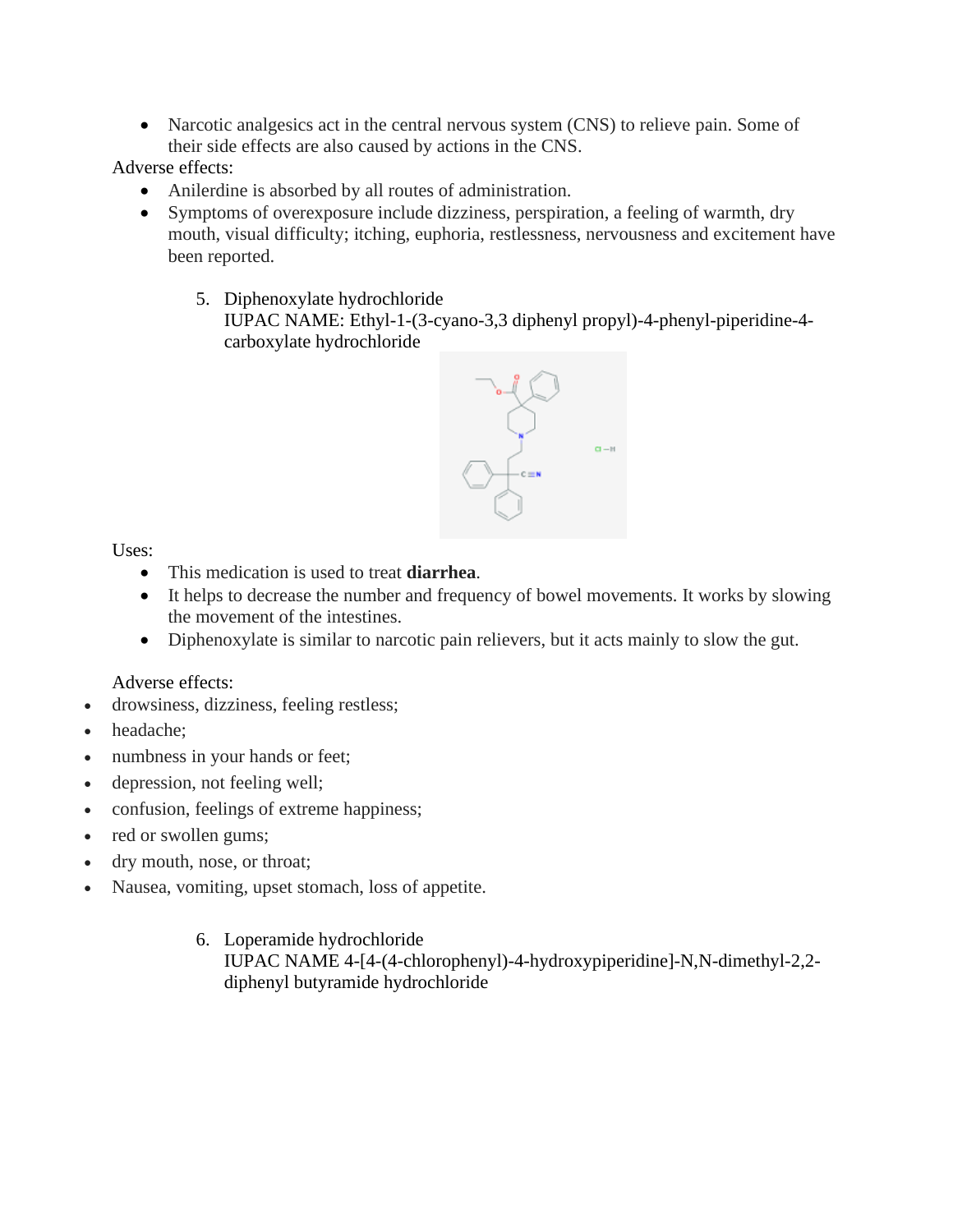

Uses:

- This medication is used to treat sudden **diarrhea** (including traveler's **diarrhea**).
- It works by slowing down the movement of the gut.
- This decreases the number of bowel movements and makes the stool less watery. Loperamide is also used to reduce the amount of discharge in patients who have had an ileostomy.

Adverse effects:

- Dizziness.
- Drowsiness.
- Dry mouth.
- Vomiting.
- Constipation.
- Fatigue.
- Stomach pain, discomfort, or enlargement.
	- 7. Fentanyl citrate

IUPAC NAME: N-phenyl-N-[1-(2-phenylethyl)piperadin-4-yl] propanamide-2 hydroxy-1,2,3-propane-tricarboxylate



Uses:

- Intravenous fentanyl is often used for [anesthesia](https://en.wikipedia.org/wiki/Anesthesia) and to [treat pain.](https://en.wikipedia.org/wiki/Analgesia)
- To induce anesthesia, it is given with a sedative-hypnotic, like [propofol](https://en.wikipedia.org/wiki/Propofol) or [thiopental,](https://en.wikipedia.org/wiki/Thiopental) and a muscle relaxant.
- To maintain anesthesia, inhaled anesthetics and additional fentanyl may be used. These are often given in 15-30 minute intervals throughout procedures such as endoscopy, surgeries, and in emergency rooms.

Adverse effects:

• Fentanyl's most common side effects, which affect more than 10% of people, include diarrhea, nausea, constipation, dry mouth, [somnolence,](https://en.wikipedia.org/wiki/Somnolence) confusion, [asthenia](https://en.wikipedia.org/wiki/Asthenia) (weakness), sweating.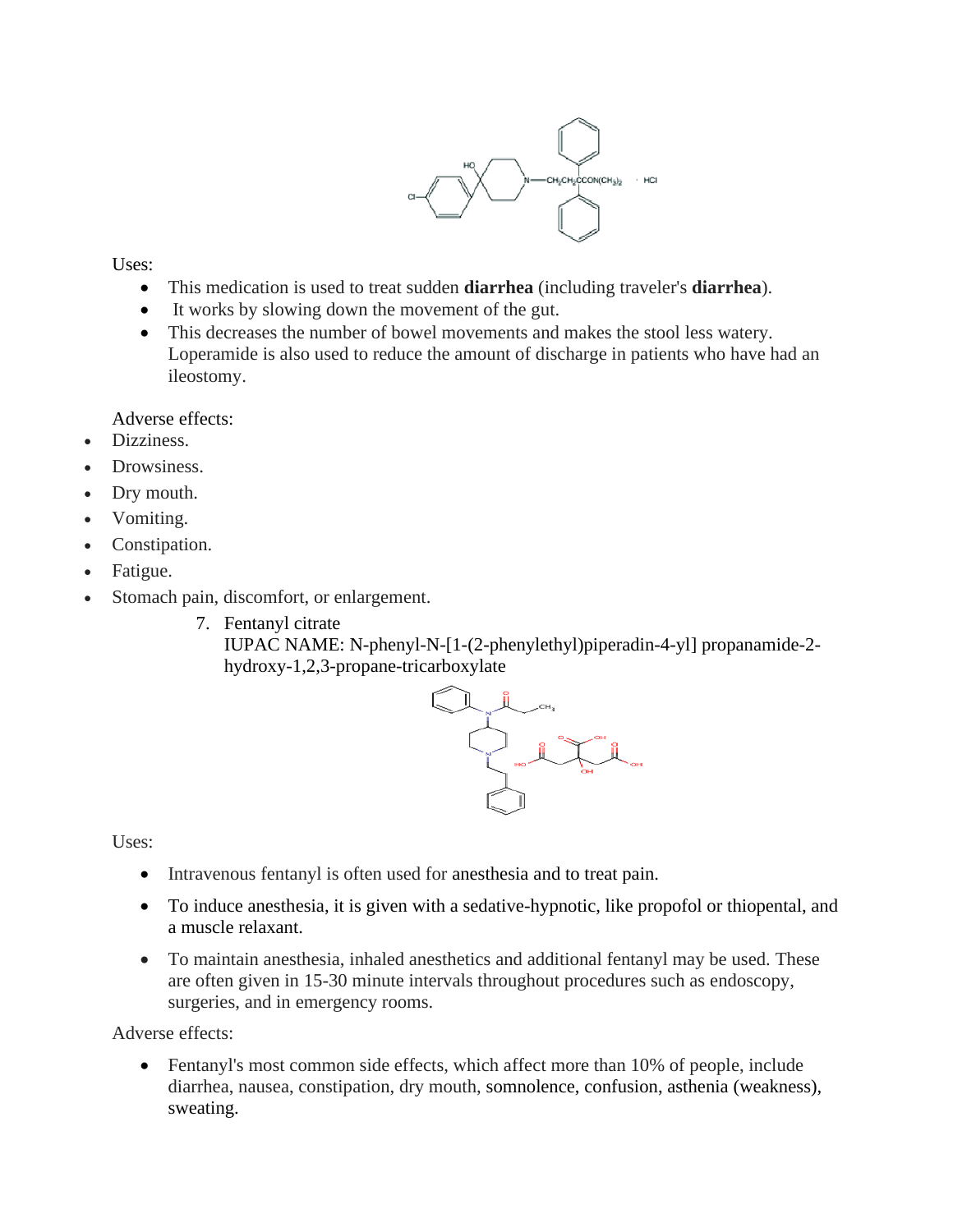- Less frequently, in 3-10% of people, fentanyl can cause abdominal pain, headache, fatigue, anorexia and weight loss, dizziness, nervousness, hallucinations, anxiety, depression, flu-like symptoms, [dyspepsia](https://en.wikipedia.org/wiki/Dyspepsia) (indigestion), [shortness of](https://en.wikipedia.org/wiki/Dyspnea)  [breath,](https://en.wikipedia.org/wiki/Dyspnea) [hypoventilation,](https://en.wikipedia.org/wiki/Hypoventilation) [apnoea,](https://en.wikipedia.org/wiki/Apnoea) and urinary retention.
- Fentanyl use has also been associated with [aphasia.](https://en.wikipedia.org/wiki/Aphasia) Despite being a more potent analgesic, fentanyl tends to induce less nausea, as well as less [histamine-](https://en.wikipedia.org/wiki/Histamine)mediated itching, than morphine.
	- 8. Methadone hydrochloride

IUPAC NAME: (RS)-Dimethyl (1-methyl-4-oxo-3,3-diphenylhexyl)-amine hydrochloride



Uses:

- Methadone is used for the treatment of [opioid use disorder.](https://en.wikipedia.org/wiki/Opioid_use_disorder)
- It may be used as a maintenance therapy or in shorter periods for detoxification to manage opioid withdrawal symptoms.
- A 2009 [Cochrane review](https://en.wikipedia.org/wiki/Cochrane_review) found methadone was effective in retaining people in treatment and in the reduction or cessation of heroin use as measured by self-report and urine/hair analysis but did not affect criminal activity or risk of death.
- Treatment of opioid-dependent persons with methadone follows one of two routes: maintenance or detoxification. Methadone maintenance therapy (MMT) usually takes place in outpatient settings.

Adverse effects:

- Sedation
- [Diarrhea](https://en.wikipedia.org/wiki/Diarrhea) or [constipation](https://en.wikipedia.org/wiki/Constipation)
- [Flushing](https://en.wikipedia.org/wiki/Flushing_(physiology))
- [Perspiration](https://en.wikipedia.org/wiki/Perspiration) and [sweating](https://en.wikipedia.org/wiki/Sweating)
- [Heat intolerance](https://en.wikipedia.org/wiki/Heat_intolerance)
- Dizziness or fainting
- Weakness
	- 9. Propoxyphene Hydrochloride IUPAC NAME: (1S,2R)-1-Benzyl-3-dimethylamino-2-methyl-1-phenyl propyl propionate hydrochloride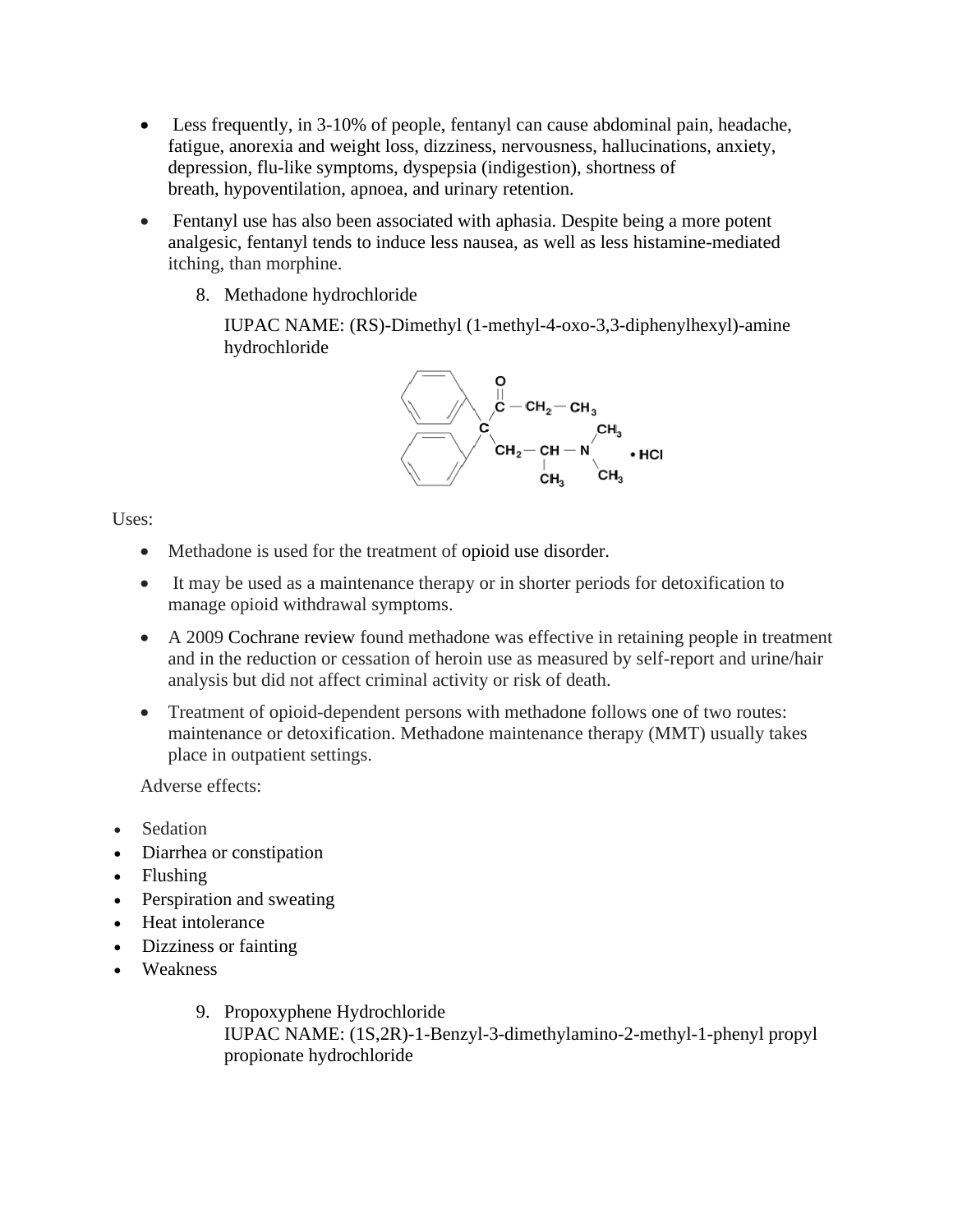

**Uses** 

- Propoxyphene is in a group of drugs called narcotic pain relievers.
- Propoxyphene is used to relieve mild to moderate pain.
- Propoxyphene may also be used for purposes other than those listed in this medication guide.

Adverse effects:

- lightheadedness
- drowsiness
- dizziness
- sleepiness
- constipation

10. Pentazocine

IUPAC NAME: (2RS,6RS, 11RS)-6, 11-dimethyl-3-(3-methyl but-2-enyl)- 1,2,3,4,5,6-hexahydro-2,6-methano-3 benzocin-8-ol



Uses:

- Pentazocine injection is used to relieve moderate to severe **pain**.
- It may also be used before surgery or with a general anesthetic (**medicine** that puts you to sleep).
- Pentazocine belongs to the group of **medicines** called narcotic analgesics (**pain medicines**). It acts on the central nervous system (CNS) to relieve **pain**.

Adverse effects:

- noisy breathing, sighing, shallow breathing;
- a light-headed feeling, like you might pass out;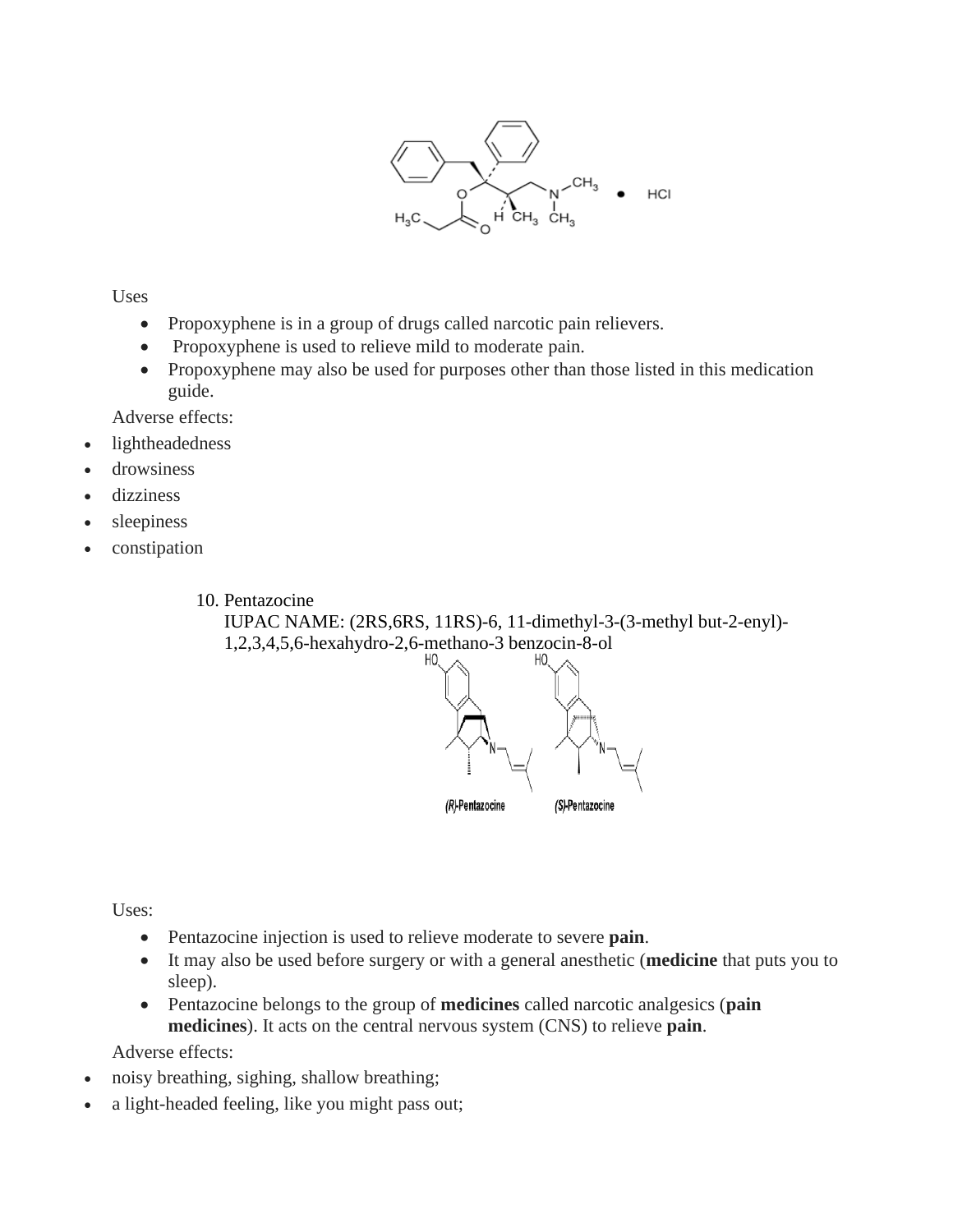- severe constipation;
- pain, burning, irritation, or skin changes where the injection was given.
	- 11. Levorphanol tartarate

IUPAC NAME: (-)-3-hydroxy-N-methyl-morphinan<br> $HQ$ 



Uses:

- This medication is used to treat moderate to severe **pain**.
- Levorphanol is an opioid (narcotic) **pain** reliever.
- It acts on certain centers in the brain to give you **pain relief**.

Adverse effects:

- [Nausea,](https://www.webmd.com/digestive-disorders/digestive-diseases-nausea-vomiting)
- [vomiting,](https://www.webmd.com/digestive-disorders/digestive-diseases-nausea-vomiting) [constipation,](https://www.webmd.com/digestive-disorders/digestive-diseases-constipation) [lightheadedness,](https://www.webmd.com/brain/tc/dizziness-lightheadedness-and-vertigo-topic-overview)
- [dizziness,](https://www.webmd.com/first-aid/understanding-dizziness-basics) drowsiness, [dry mouth,](https://www.webmd.com/oral-health/guide/dental-health-dry-mouth)
- Flushing, or [vision](https://www.webmd.com/eye-health/vision-basics) problems may occur.
- If any of these effects persist or worsen, tell your doctor or [pharmacist](https://www.webmd.com/a-to-z-guides/features/pharmacists-they-do-more-than-fill-prescriptions) promptly.
	- 12. Nalorphine hydrochloride

IUPAC NAME: (-)-3-hydroxy-N-methyl-morphinan hydrochloride



nalorphine produces [side effects](https://en.wikipedia.org/wiki/Side_effect) such as [dysphoria,](https://en.wikipedia.org/wiki/Dysphoria) [anxiety,](https://en.wikipedia.org/wiki/Anxiety) [confusion,](https://en.wikipedia.org/wiki/Confusion) and [hallucinations,](https://en.wikipedia.org/wiki/Hallucination) and for this reason, is no longer used medically.

Levallorphan tartarate IUPAC NAME: (-)-17-allylmorphinan-3-ol



Uses: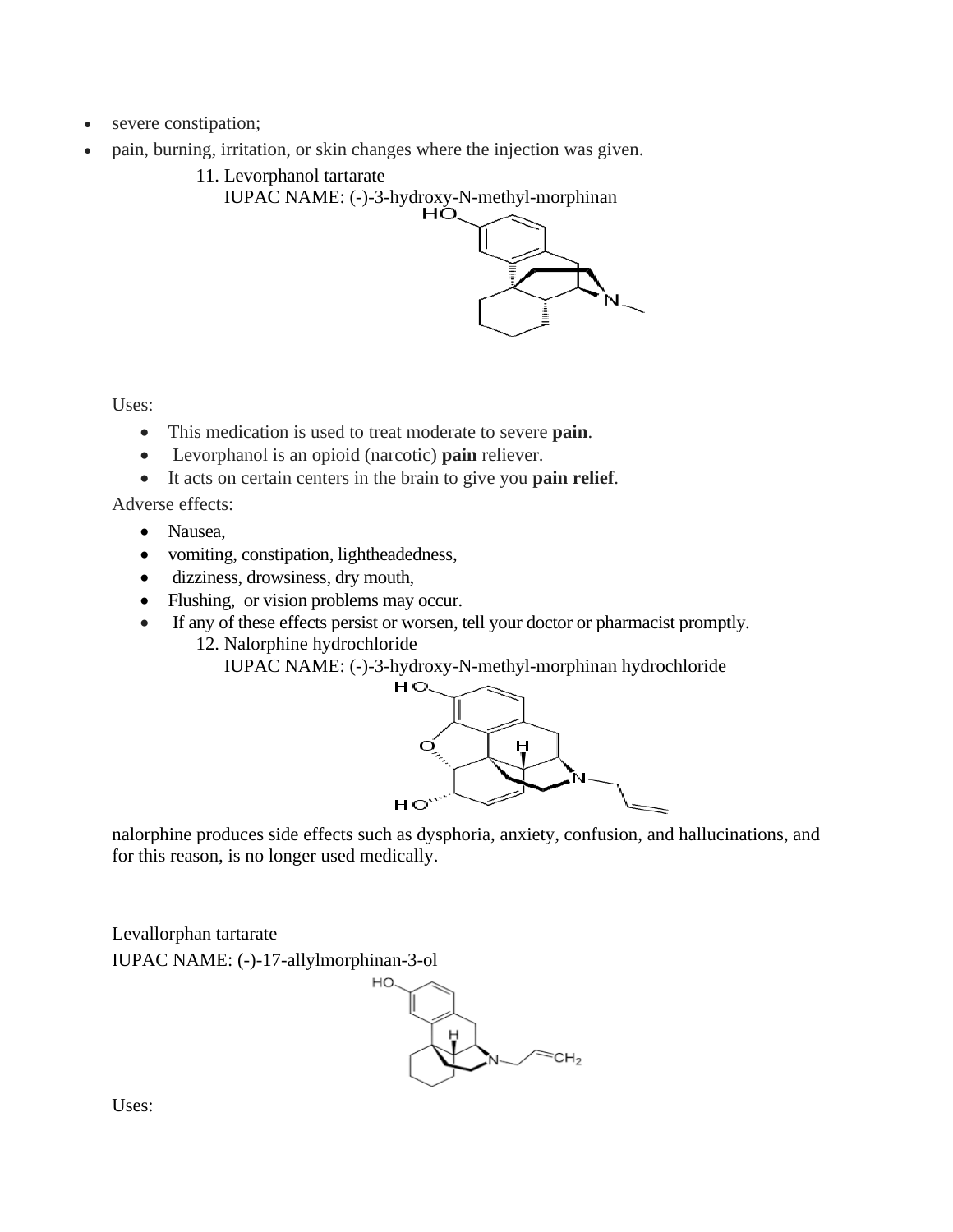• Levallorphan was formerly widely used in general anesthesia, mainly to reverse the respiratory depression produced by opioid analgesics and barbiturates used for induction of surgical anaesthesia whilst maintaining a degree of analgesia.

Adverse effects:

• Levallorphan can produce severe mental reactions at sufficient doses including hallucinations, dissociation, and other psychotomimetic effects, dysphoria, anxiety, confusion, dizziness, disorientation, derealization and feelings of drunkenness.

## Naloxone hydrochloride:

```
IUPAC NAME: 4, 5 \alpha-Epoxy-3, 14-dihydroxy-17-(prop-2-enyl) morphinan-6-one hydrochloride<br>
\epsilon_{H_2}—\epsilon_{H_3}—\epsilon_{H_2}
```


Uses:

- It is an opioid antagonist used for the complete or partial reversal of opioid overdose, including respiratory depression.
- Narcan is also used for diagnosis of suspected or known acute opioid overdose and also for blood pressure support in septic shock.
- Narcan is available in generic form.

## Adverse effects:

- nausea, vomiting, diarrhea, stomach pain;
- fever, sweating, body aches, weakness;
- tremors or shivering, fast heart rate, pounding heartbeats, increased blood pressure;
- Feeling nervous, restless, or irritable.

# **General Anesthetics**

Objective:- Inhalation anesthetics: Halothane\*, Methoxyflurane, Enflurane, Sevoflurane, Isoflurane, Desflurane.Ultra short acting barbitutrates: Methohexital sodium\*, Thiamylal sodium, Thiopental sodium. Dissociative anesthetics: Ketamine hydrochloride.\*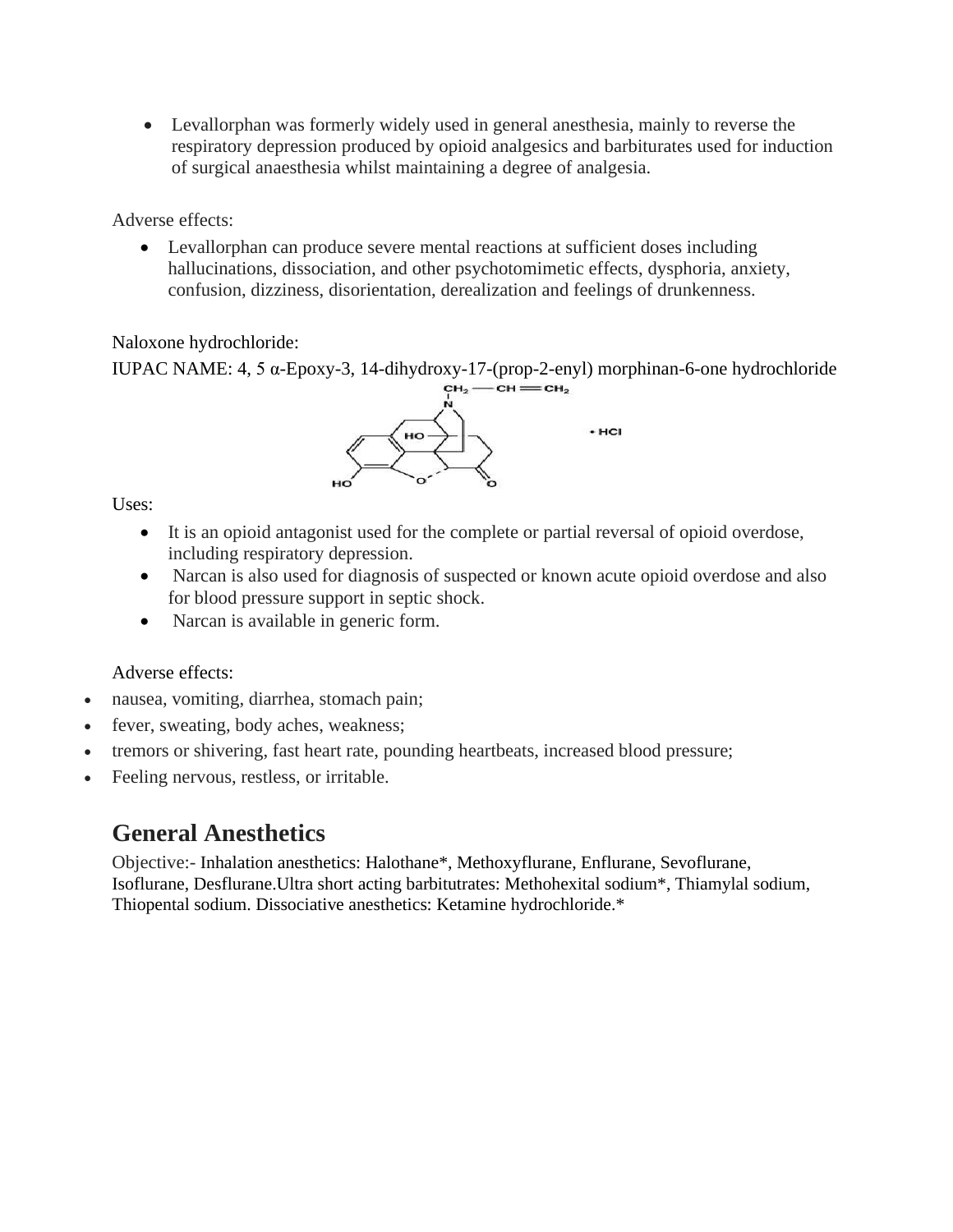# **CLASSIFICATION**



1. Halothane:- IUPAC NAME:2-bromo,2-chloro,1,1,1-trifluoroethane



2. Methoxyflurane IUPAC NAME:2,2-dichloro-1,1-difluoro-1-methoxyethane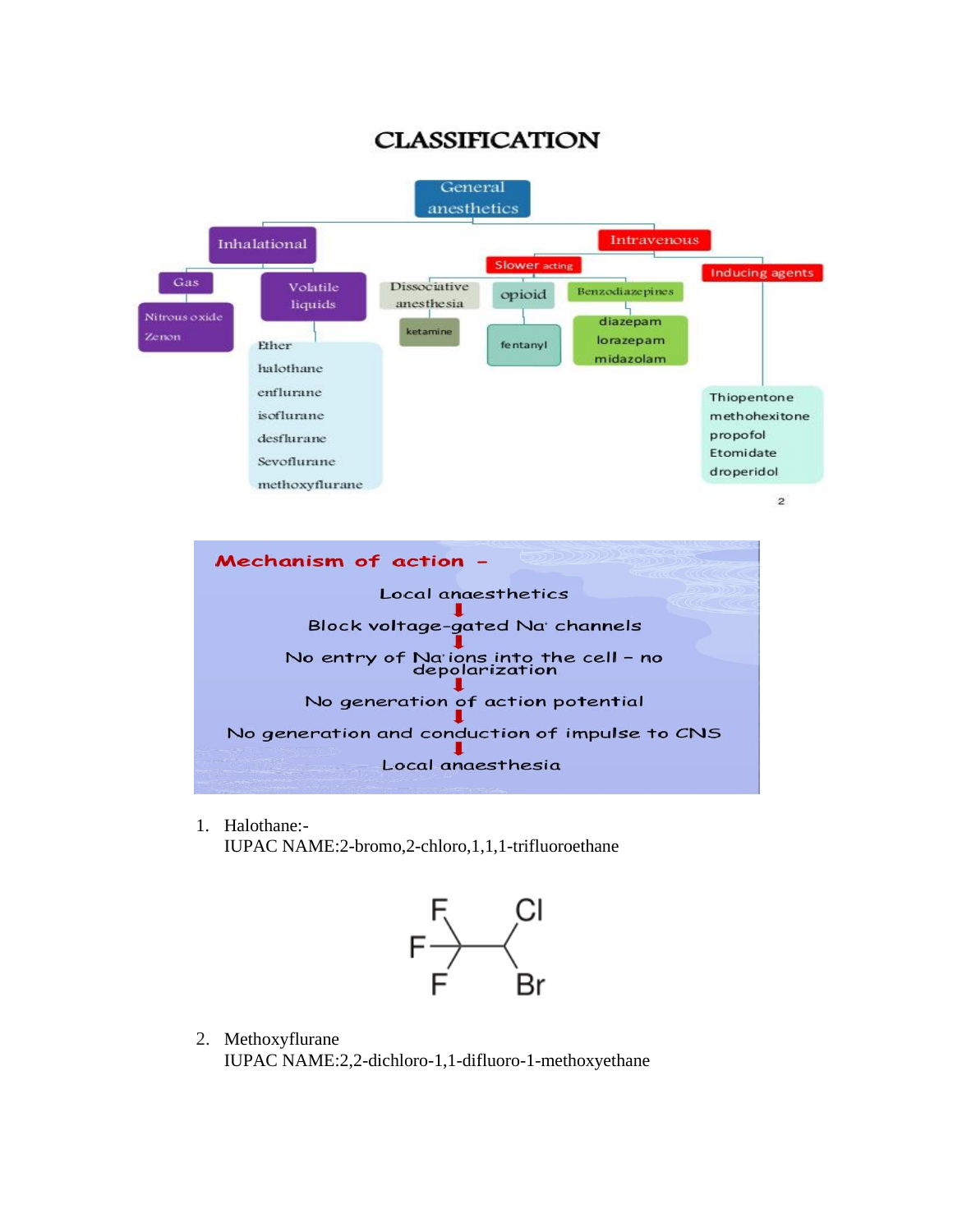

3. Enflurane



4. Sevoflurane



5. Isoflurane

IUPAC NAME:

$$
\begin{array}{cccc}\n & F & H & F \\
 & I & I & I \\
F - C & -C & -C & -C & -H \\
 & I & I & I \\
 & F & CI & F\n\end{array}
$$

6. Desflurane

IUPAC NAME:2-(difluoromethoxy)-1,1,1,2-tetrafluoroethane



7. Methohexital sodium

 IUPAC NAME: sodium;5-hex-3yn-2-yl-1-methyl-2,6-dioxo-5-prop-2-enylpyrimidin-4 olate

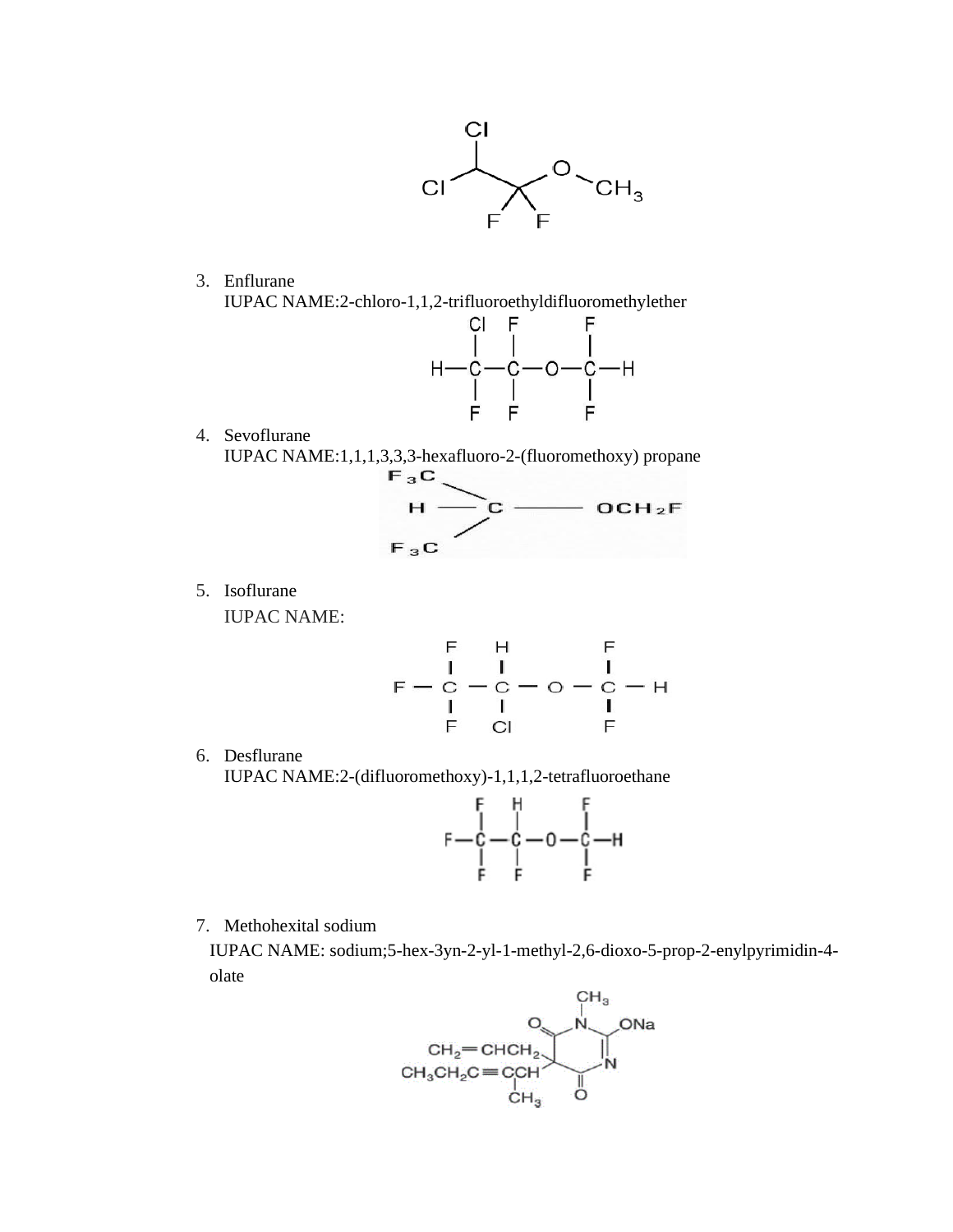8. Thiamylal sodium

IUPAC NAME:sodium;4,6-dioxo-5-pentan-2-yl-5-prop-2-enyl-1H-pyrimidine-2 thiolate



**Thiamylal Sodium** Sodium 5-allyl-5-(1-methylbutyl)-2-thiobarbiturate

9. Thiopental sodium IUPAC NAME: sodium;5-ethyl-4,6-dioxo-5-pentan-2-yl-1H-pyrimidine-2-thiolate



10. Ketamine hydrochloride IUPAC NAME:2-(2-chlorophenyl)-2-(methylamino)cyclohexane-1-one hydrochloride.



## **Uses of General An aesthetics**



## **Adverse effects of General Anesthetics**